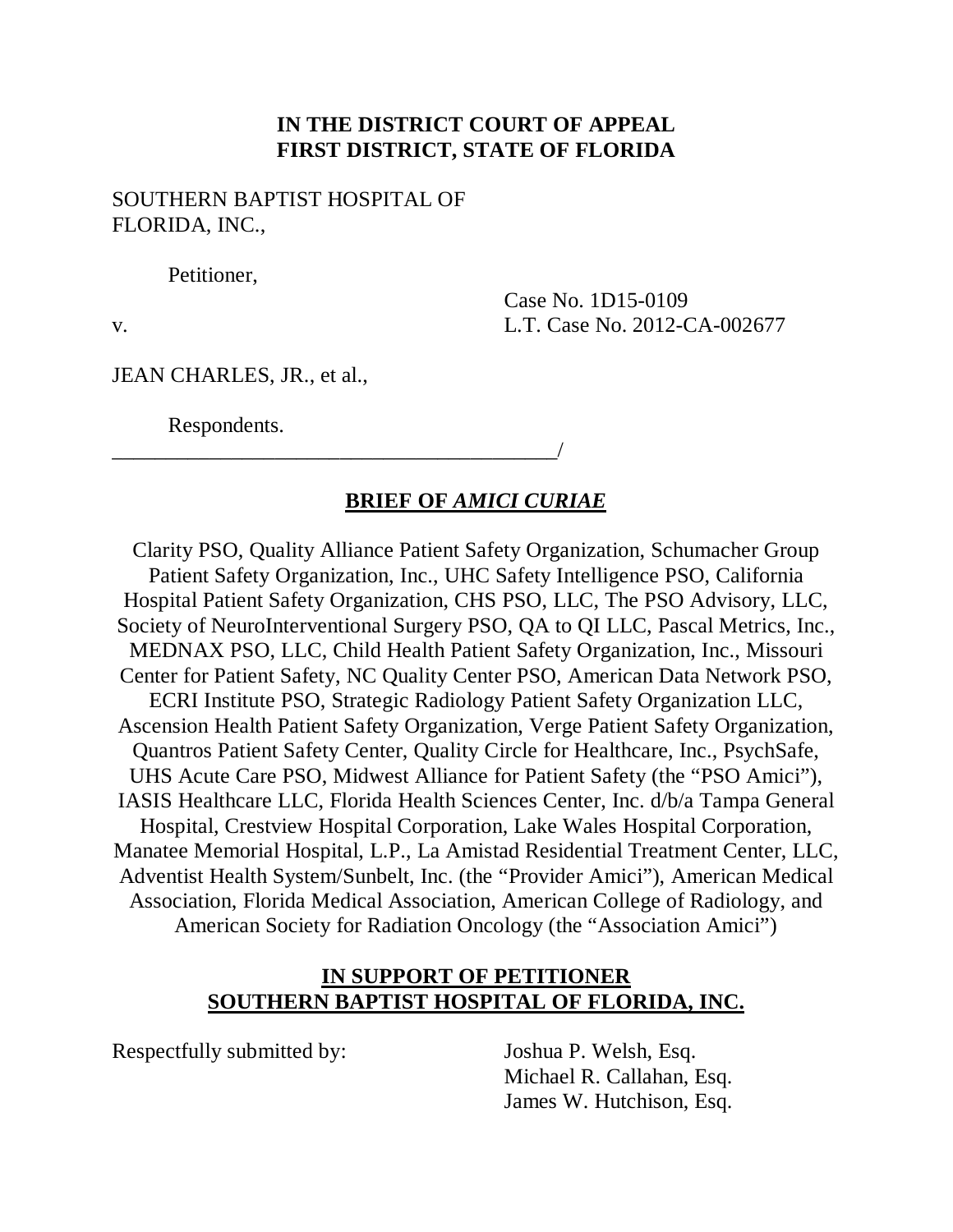# **TABLE OF CONTENTS**

| I. The trial court's creation of an exception for documents "collected"<br>or "maintained" pursuant to federal, state or local regulations<br>contradicts the express language and intent of the PSQIA and Final |
|------------------------------------------------------------------------------------------------------------------------------------------------------------------------------------------------------------------|
| II. The trial court's order did not sufficiently address the fact that<br><b>PSQIA</b> protections expressly and impliedly preempt Amendment 711                                                                 |
| III. The trial court's interpretation of the PSQIA would reverse the<br>positive movement from a "culture of blame" to a "culture of safety.".15                                                                 |
| IV. The trial court's decision conflicts with the statutory duties and                                                                                                                                           |
|                                                                                                                                                                                                                  |
|                                                                                                                                                                                                                  |
|                                                                                                                                                                                                                  |
|                                                                                                                                                                                                                  |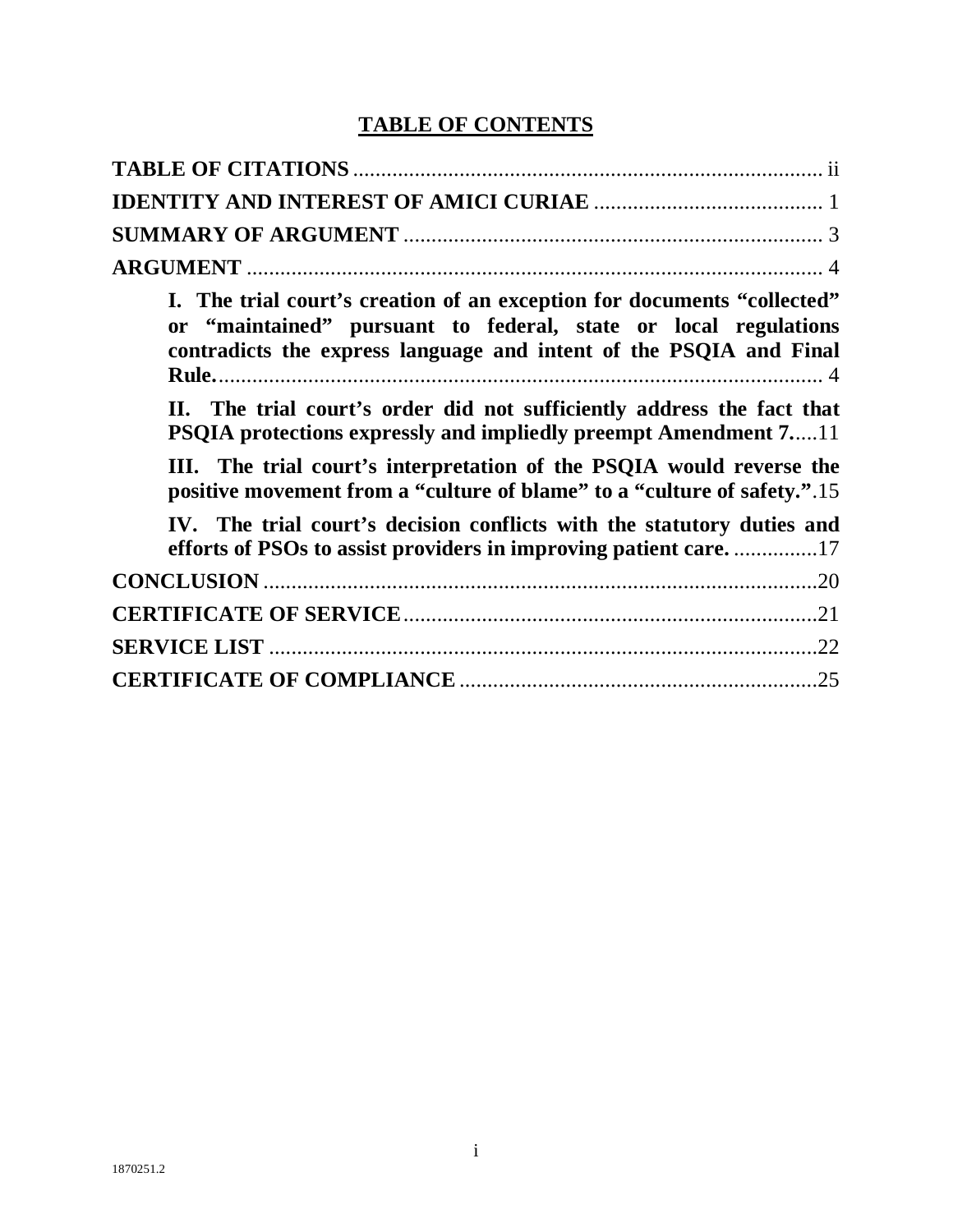# **TABLE OF CITATIONS**

## **CASES**

| Bredice v. Doctors Hosp., Inc., 50 F.R.D. 249 (D.D.C. 1970)17                      |
|------------------------------------------------------------------------------------|
|                                                                                    |
|                                                                                    |
| Dade County Medical Association v. Hlis, 372 So. 2d 117 (Fla. 3d DCA 1979)17       |
| Fla. Dep't of Envtl. Prot. v. ContractPoint Fla. Parks, LLC, 986 So. 2d 1260 (Fla. |
| Florida Hosp. Waterman, Inc. v. Buster, 984 So. 2d 478 (Fla. 2008)18               |
| Ford Motor Co. v. Ins. Comm'r of Pa., 874 F.2d 926 (3d Cir. 2002) 12               |
|                                                                                    |
| Irving v. Mazda Motor Corp., 136 F.3d 764 (11th Cir. 1998) 15                      |
|                                                                                    |
|                                                                                    |
| Old Colony Trust Co. v. Comm'r of Int'l Revenue, 301 U.S. 379 (1937) 6             |
| OPIS Management Resources, LLC vs. Secretary, Florida Agency for Health Care       |
| Pan Am. World Airways, Inc. v. Fla. Pub. Serv. Comm'n, 427 So. 2d 716 (Fla.        |
| Republic Media, Inc. v. Dep't of Transp., State of Fla., 714 So. 2d 1203 (Fla. 5th |
|                                                                                    |
| U.S. v. Lot 5, Fox Grove, Alachua County, Fla., 23 F.3d 359 (11th Cir. 1994) 15    |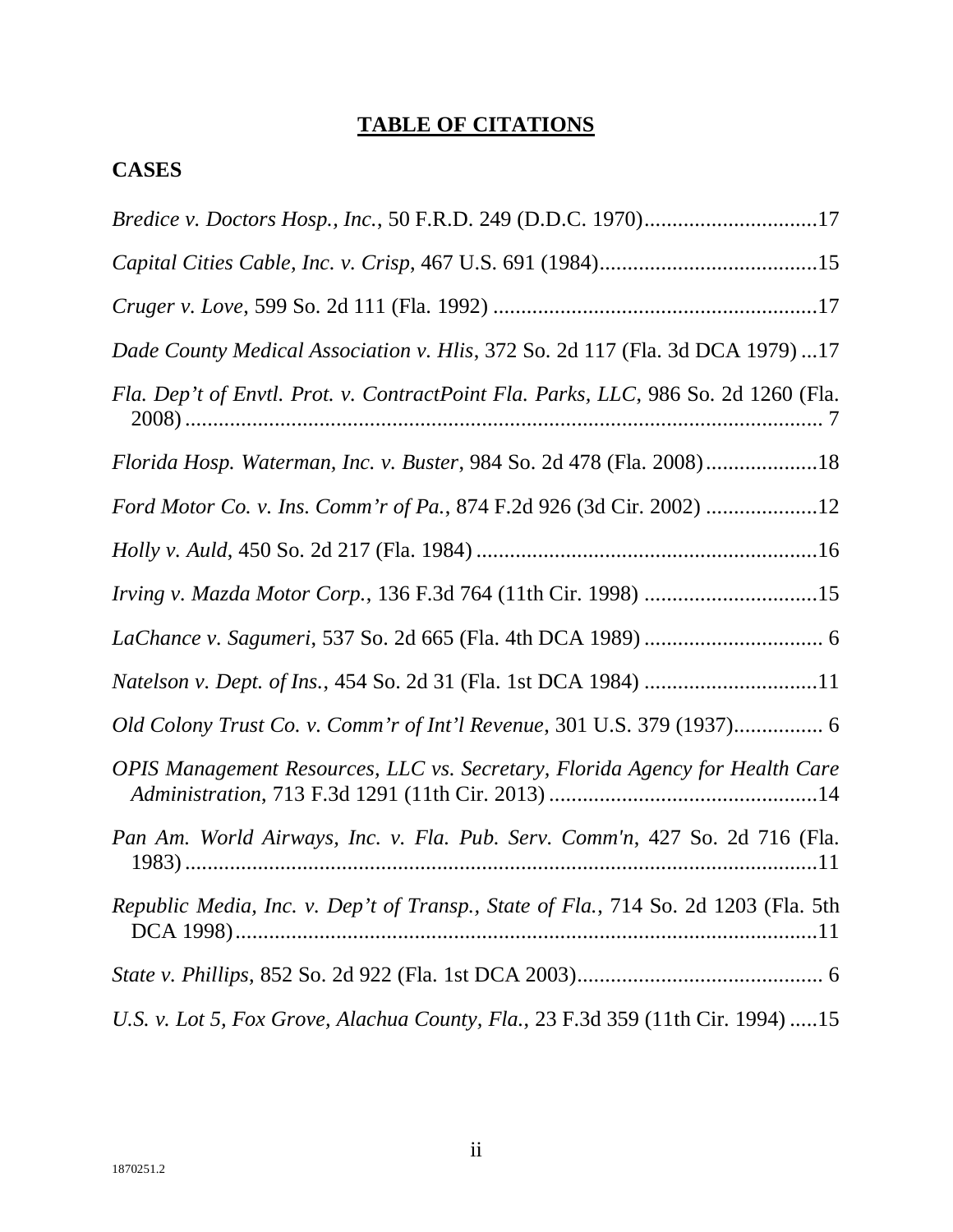# **STATUTES**

| <b>RULES</b> |
|--------------|
|              |
|              |
|              |
|              |
|              |
|              |
|              |
|              |
|              |
|              |

# **OTHER AUTHORITIES**

| Patient Safety and Quality Improvement, 73 Fed. Reg. 70732 |  |
|------------------------------------------------------------|--|
|                                                            |  |
| Patient Safety and Quality Improvement, 73 Fed. Reg. 8112  |  |
|                                                            |  |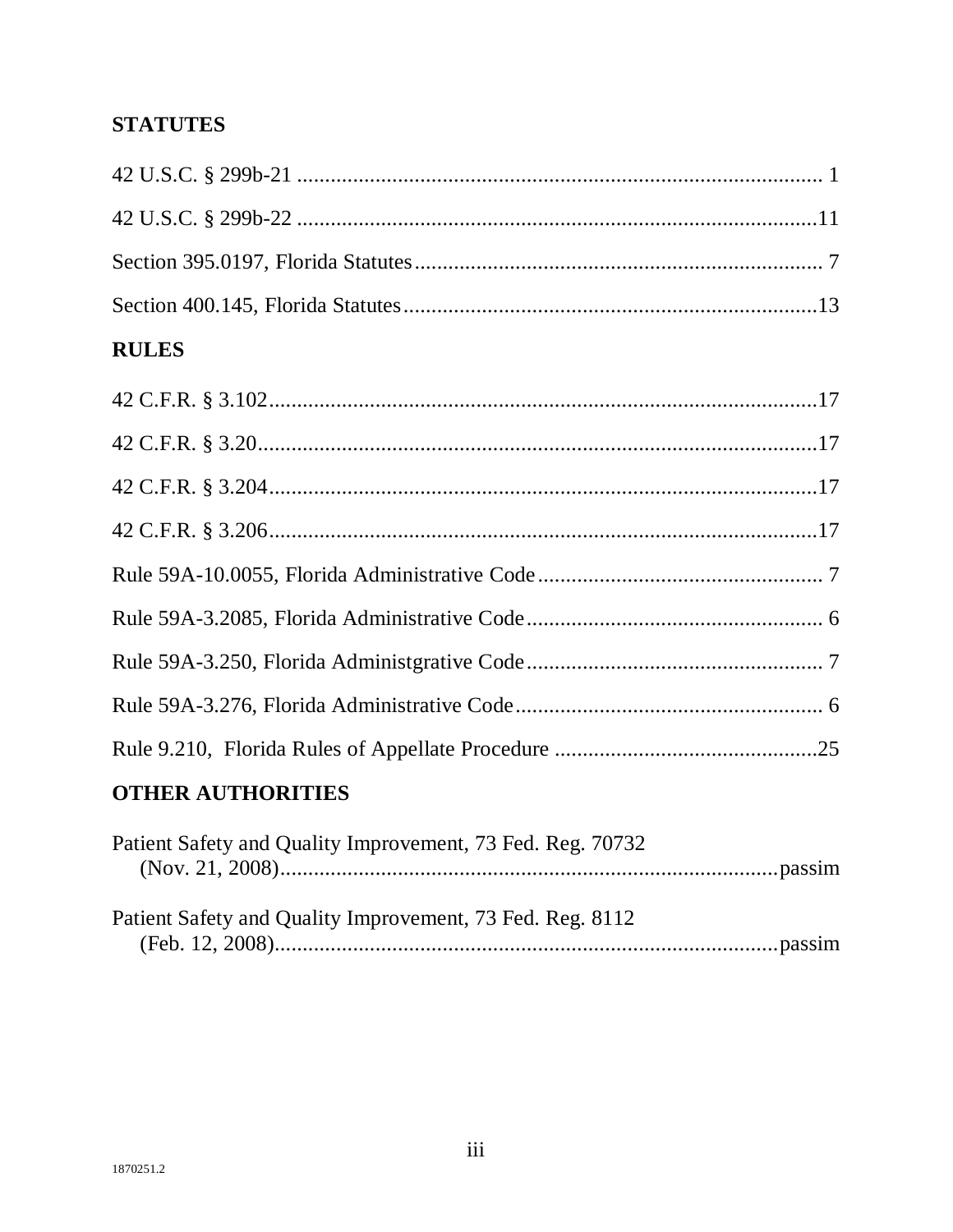#### **IDENTITY AND INTEREST OF AMICI CURIAE**

Clarity PSO and the twenty-three other Patient Safety Organizations ("PSOs") who appear herein as amici curiae ("PSO Amici") were established in accordance with the Patient Safety and Quality Improvement Act of 2005, 42 U.S.C. § 299b-21 *et seq.* ("PSQIA"), for the purpose of gathering and analyzing information which is (i) critical to the improvement of patient safety and quality of care, (ii) submitted to PSOs in accordance with a carefully constructed federal regulatory framework, and (iii) protected from disclosure as privileged and confidential patient safety work product ("PSWP"). Together, the PSO Amici serve thousands of member hospitals, physicians, and other licensed health care providers throughout Florida and the United States who have relied on the aforementioned protections in implementing comprehensive information-gathering and reporting systems that meet the requirements of the PSQIA.

A number of the PSO Amici provide services to Florida-based health care providers. For example, UHS Acute Care PSO, PsychSafe, CHS PSO, LLC and Quality Circle for Healthcare, Inc. collectively serve over 20 health care facilities, including facilities operated by amici Manatee Memorial Hospital, L.P., La Amistad Residential Treatment Center, LLC, Crestview Hospital Corporation, Lake Wales Hospital Corporation, and Adventist Health System/Sunbelt, Inc.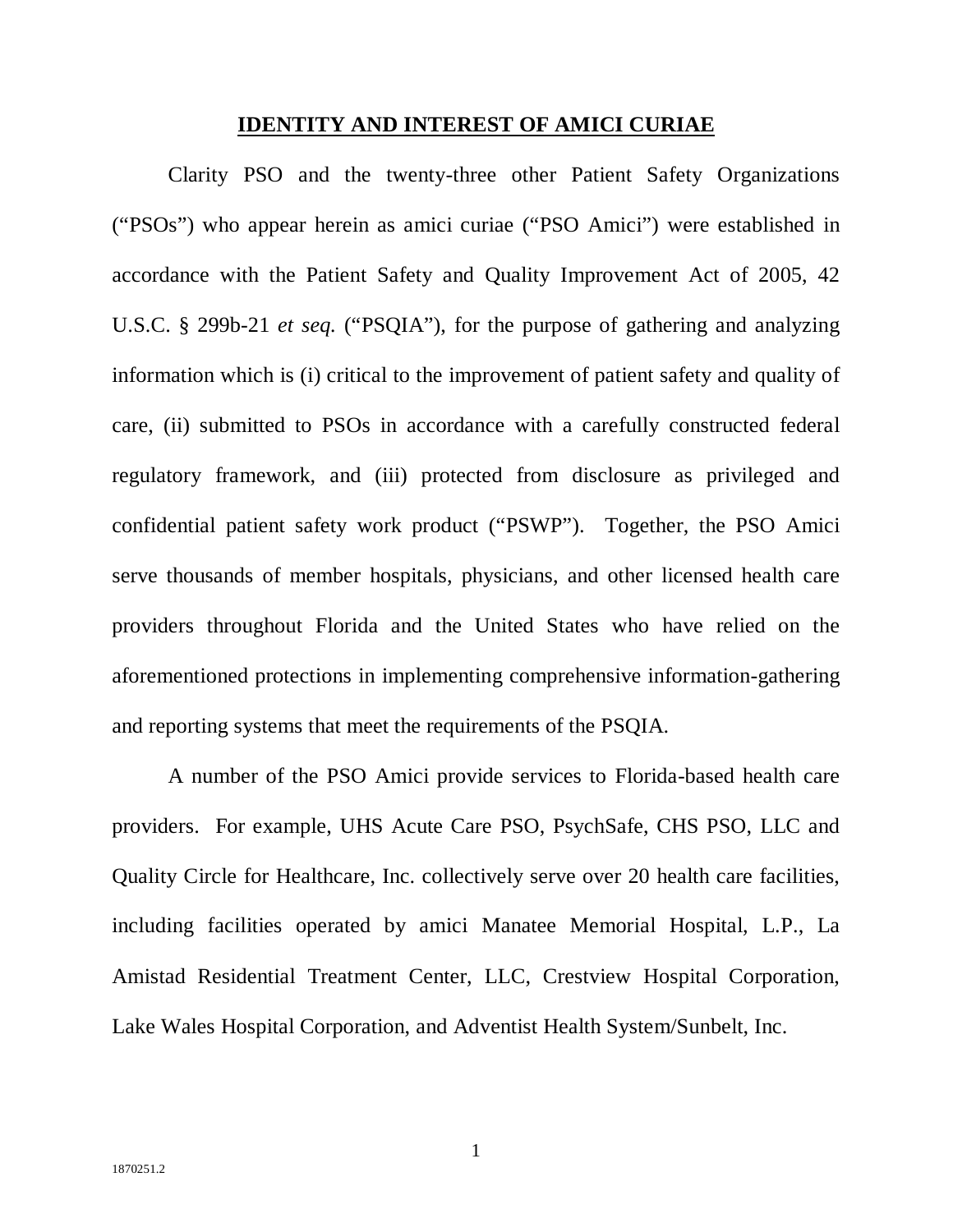In addition to the PSO Amici, multiple providers join in this brief, including IASIS Healthcare LLC, Florida Health Sciences Center, Inc. d/b/a Tampa General Hospital, and the providers mentioned in the preceding paragraph ("Provider Amici"). IASIS operates a national network of hospitals and other health care providers, and until October of 2013, operated three hospitals in the Tampa Bay area that were PSO members. Tampa General Hospital is an acute care hospital with 1,018 licensed beds, and has been a PSO member since 2009. Manatee Memorial Hospital, L.P., La Amistad Residential Treatment Center, LLC, Crestview Hospital Corporation, Lake Wales Hospital Corporation, and Adventist Health System/Sunbelt, Inc. collectively own multiple facilities throughout Florida that are also members of PSOs.

Finally, the American Medical Association ("AMA"), Florida Medical Association ("FMA"), American College of Radiology, and American Society for Radiation Oncology (collectively the "Association Amici") are professional associations representing physicians and other health care providers throughout Florida and nationally. The AMA and FMA join this brief in their own right and as representatives of the Litigation Center of the AMA and the State Medical Societies, which is a coalition of the AMA and the medical societies of each state and the District of Columbia, whose purpose is to represent the viewpoint of organized medicine in the courts.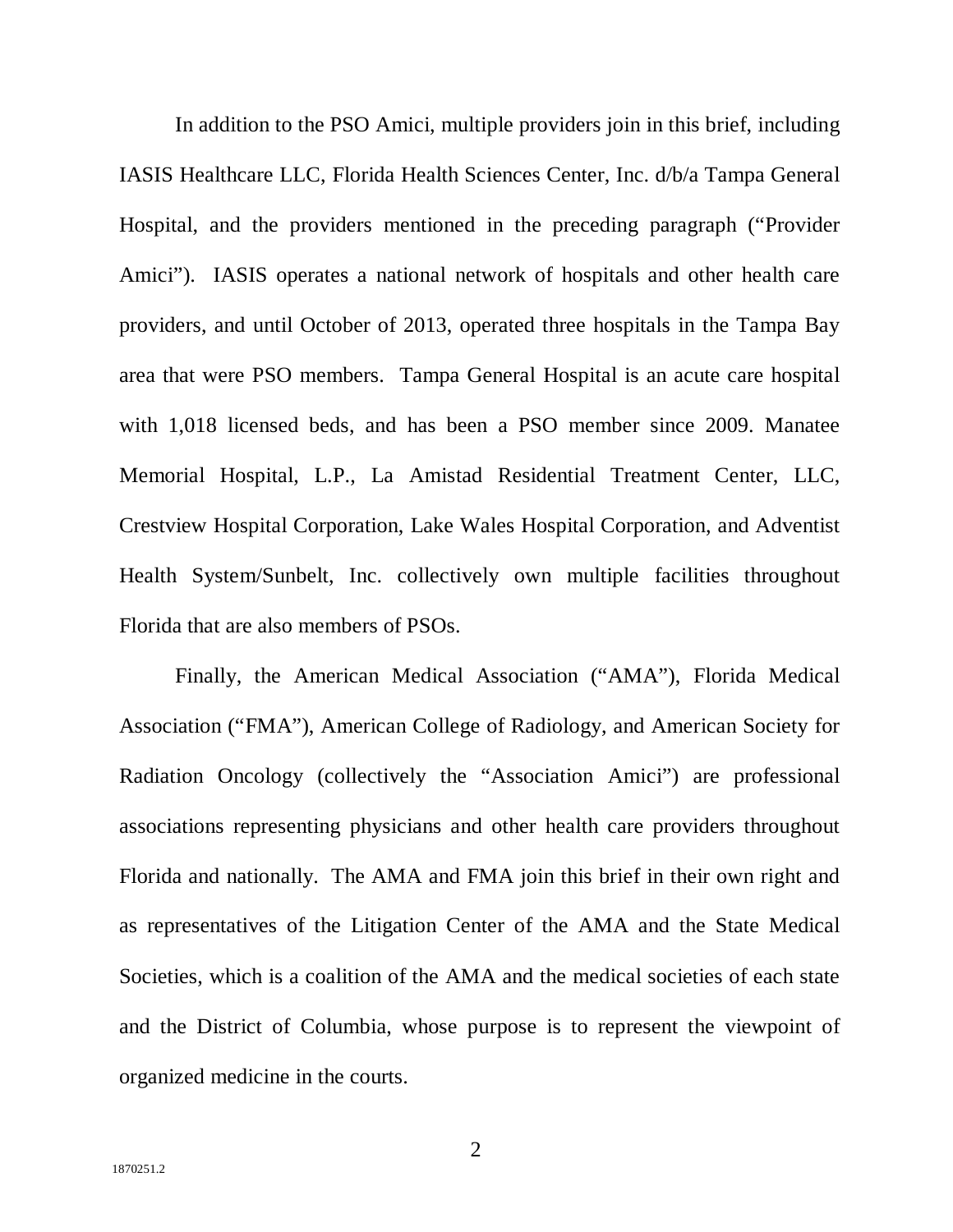All of the foregoing amicus parties have joined this brief because the effect of the trial court's decision is to significantly undermine and frustrate the clear intent of PSQIA as set forth in the preamble to the implementing regulation:

The Patient Safety Act focuses on creating a voluntary program through which health care providers can share information relating to patient safety events with PSOs, with the aim of improving patient safety and the quality of care nationwide. The statute attaches privilege and confidentiality protections to this information, termed "patient safety work product," to encourage providers to share this information without fear of liability and creates PSOs to receive this protected information and analyze patient safety events. These protections will enable all health care providers, including multifacility health care systems, to share data within a protected legal environment, both within and across states, without the threat that the information will be used against the subject providers.

Patient Safety and Quality Improvement, 73 Fed. Reg. 70732, 70732, (Nov. 21, 2008) (hereinafter "Final Rule") (emphasis added). The trial court's decision misinterprets the PSQIA by requiring the Petitioner to produce documents which meet the statutory requirements for protection. Indeed, the court's finding that incident reports, analyses and other documents reported to PSOs are discoverable effectively nullifies the PSQIA and would undermine the efforts of providers, federal and state governments and other health care industry participants to improve patient care and reduce risk through collective action.

#### **SUMMARY OF ARGUMENT**

The trial court improperly grafted onto the PSQIA a limitation on the privilege which appears nowhere in the statute or Final Rule, finding that any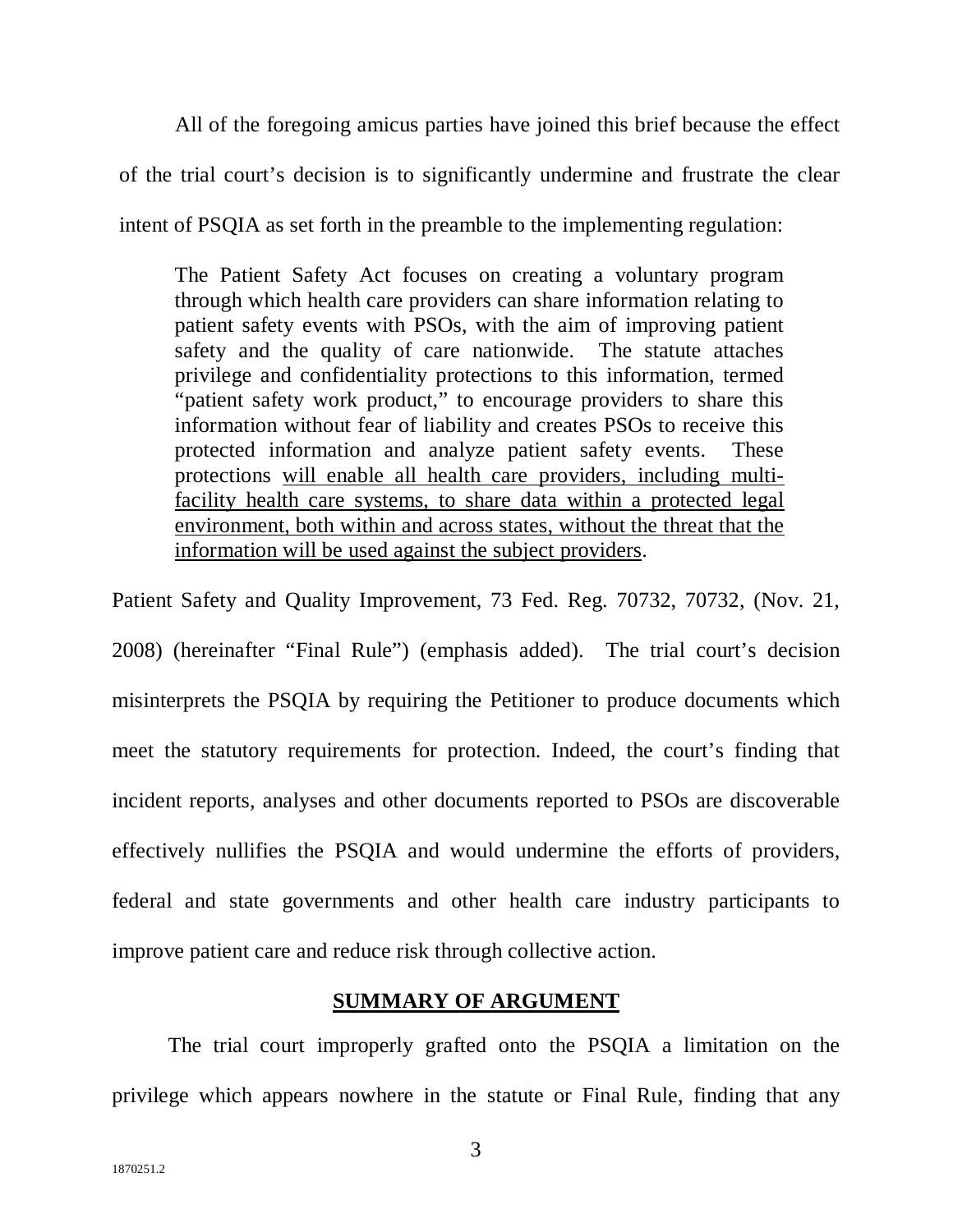document which is collected or maintained to fulfill a regulatory requirement is not protected, when in fact, the Final Rule expressly allows documents created pursuant to external obligations to be maintained in a privileged patient safety evaluation system unless and until they must be reported to an agency. By contradicting the express language of the Final Rule, the court has eviscerated the PSQIA and contravened the intent of Congress to create a protected environment in which providers can share information without fear of liability. The decision also ignores the preemptive effect of the PSQIA and threatens to reverse the progress that has been made in encouraging open and collegial quality improvement activities. For these reasons, the court's order should be quashed.

### **ARGUMENT**

## **I. The trial court's creation of an exception for documents "collected" or "maintained" pursuant to federal, state or local regulations contradicts the express language and intent of the PSQIA and Final Rule.**

The trial court found that "information collected, maintained, or developed to fulfill obligations under federal, state or local law does not constitute PSWP." Petitioner's App. at 0499-0500. In support of its ruling, the court repeatedly cited language from the preamble to the Final Rule, which states: "Information is not patient safety work product if it is collected to comply with external obligations…." *See id.* at 0500, 0502 (citing 73 Fed. Reg. at 70742). The court misconstrued the phrase "external obligations" to include *any* obligations imposed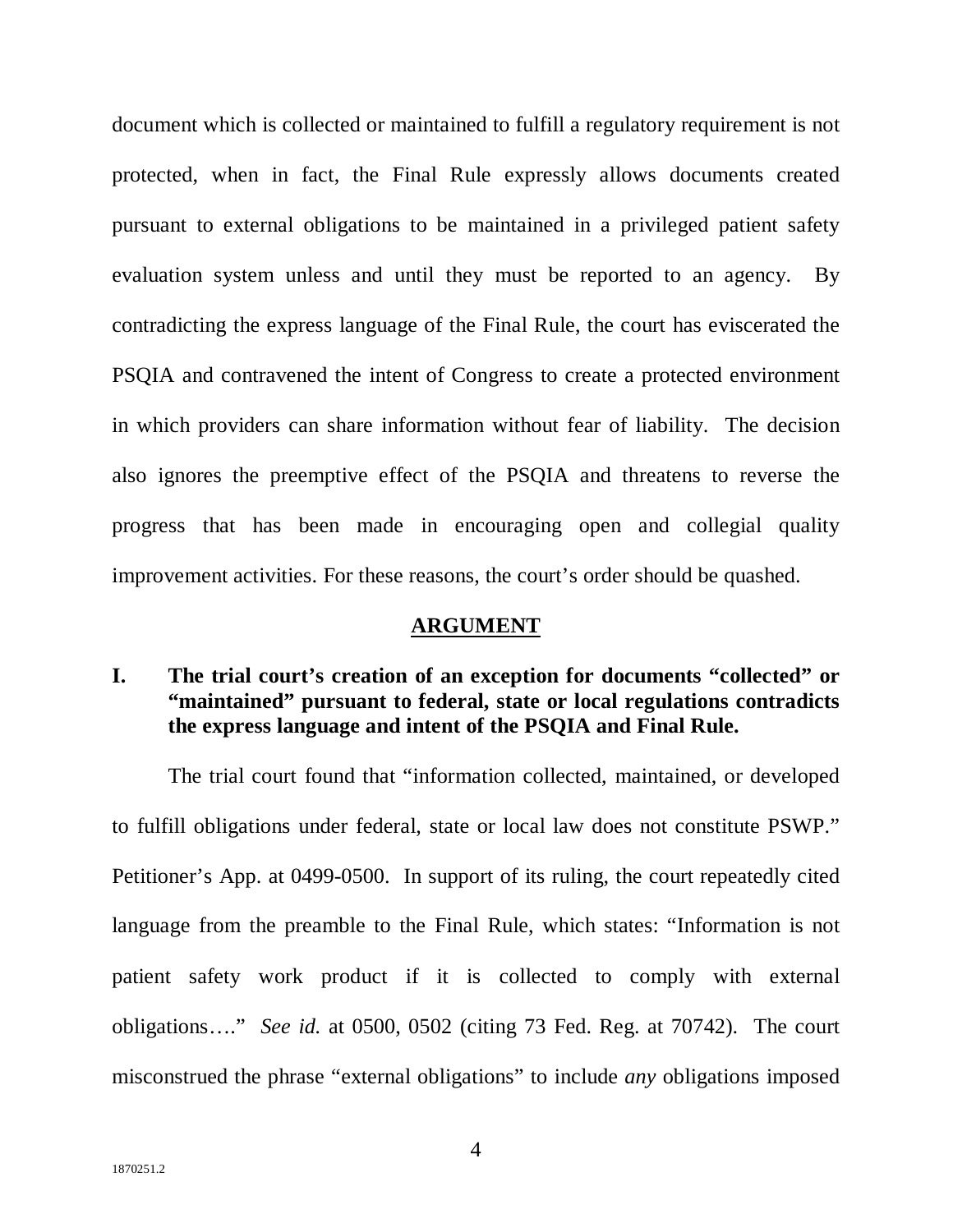by a governmental entity, rather than limiting it to external *reporting* obligations, which is the intent indicated throughout the preamble and regulations. The court also erroneously found that "[d]ocuments are not PSWP if those documents were collected or maintained … for a dual purpose," *id*. at 0501, when the Final Rule expressly allows documents to be collected and maintained for dual purposes.

First, the trial court ignored the fact that the words "external obligations" refer to "external *reporting* obligations," a phrase that is used repeatedly throughout the preamble. For example, at page 70739, the preamble states, "Providers must fulfill external *reporting* obligations with information that is not patient safety work product" (emphasis added). The preamble uses this phrase again on page 70740, multiple times on page 70742, and again on page 70744. The language cited by the trial court should be read *in pari materia* with the rest of the preamble, which addresses the effect of external *reporting* obligations, rather than creating a blanket exception to the PSQIA for every document maintained pursuant to any regulatory requirement, which would render the PSQIA nugatory.

The trial court's finding that any documents "collected *pursuant to* a healthcare provider's obligation to comply with federal, state, or local laws" (Petitioner's App. at 0501 (emphasis added)) is particularly problematic due to the breadth of the term "pursuant to." This Court has noted that "pursuant to" can be used to mean " $(1)$  in accordance with;  $(2)$  under;  $(3)$  as authorized by; or  $(4)$  in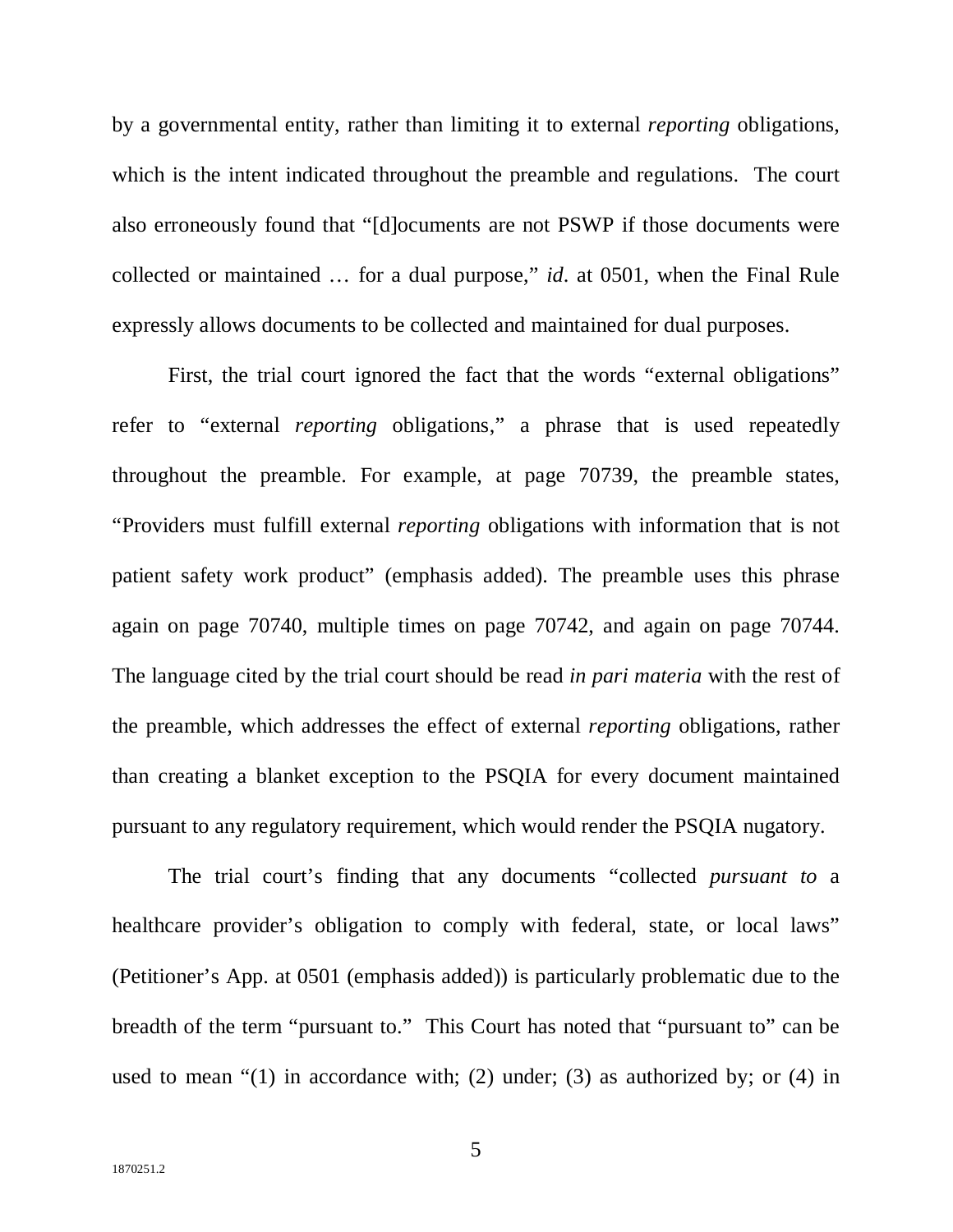carrying out." *State v. Phillips*, 852 So. 2d 922, 923 (Fla. 1st DCA 2003) (quoting Bryan A. Garner, *A Dictionary of Modern Legal Usage* 721 (2d ed. 1995)). 1 Similarly, the Fourth District has defined "pursuant to" as "acting or done in consequence or in prosecution (of anything); hence, agreeable; conformable; following; according." *LaChance v. Sagumeri*, 537 So. 2d 665, 666 (Fla. 4th DCA 1989) (quoting *Old Colony Trust Co. v. Comm'r of Int'l Revenue*, 301 U.S. 379 (1937)). Certainly, Congress could not have intended to exclude from the definition of PSWP literally *any*thing collected or maintained by a hospital or other health care provider in "carrying out" *any* regulatory obligation.

Indeed, Florida hospitals are governed by a wide variety of regulations covering everything from surgery and anesthesia services (Rule 59A-3.2085(3), (4), Fla. Admin. Code) to paint and plumbing (*id.* at 59A-3.276(1)(c), (e)). Given the pervasive regulation of hospitals, it would be absurd to exclude from the definition of PSWP every document created pursuant to any state or federal regulation. *See Fla. Dep't of Envtl. Prot. v. ContractPoint Fla. Parks, LLC*, 986 So. 2d 1260, 1270 (Fla. 2008) ("the Court should not interpret a statute in a manner resulting in unreasonable, harsh, or absurd consequences"). For example, the Department of Health and Human Services' ("HHS") Notice of Proposed

<sup>&</sup>lt;sup>1</sup> As further noted by the Court, "Because the phrase means so many things, it is rarely—if ever—useful. Lawyers are nearly the only ones who use the phrase, and they often use it imprecisely." *Id*. at 923 (quoting the *Dictionary*).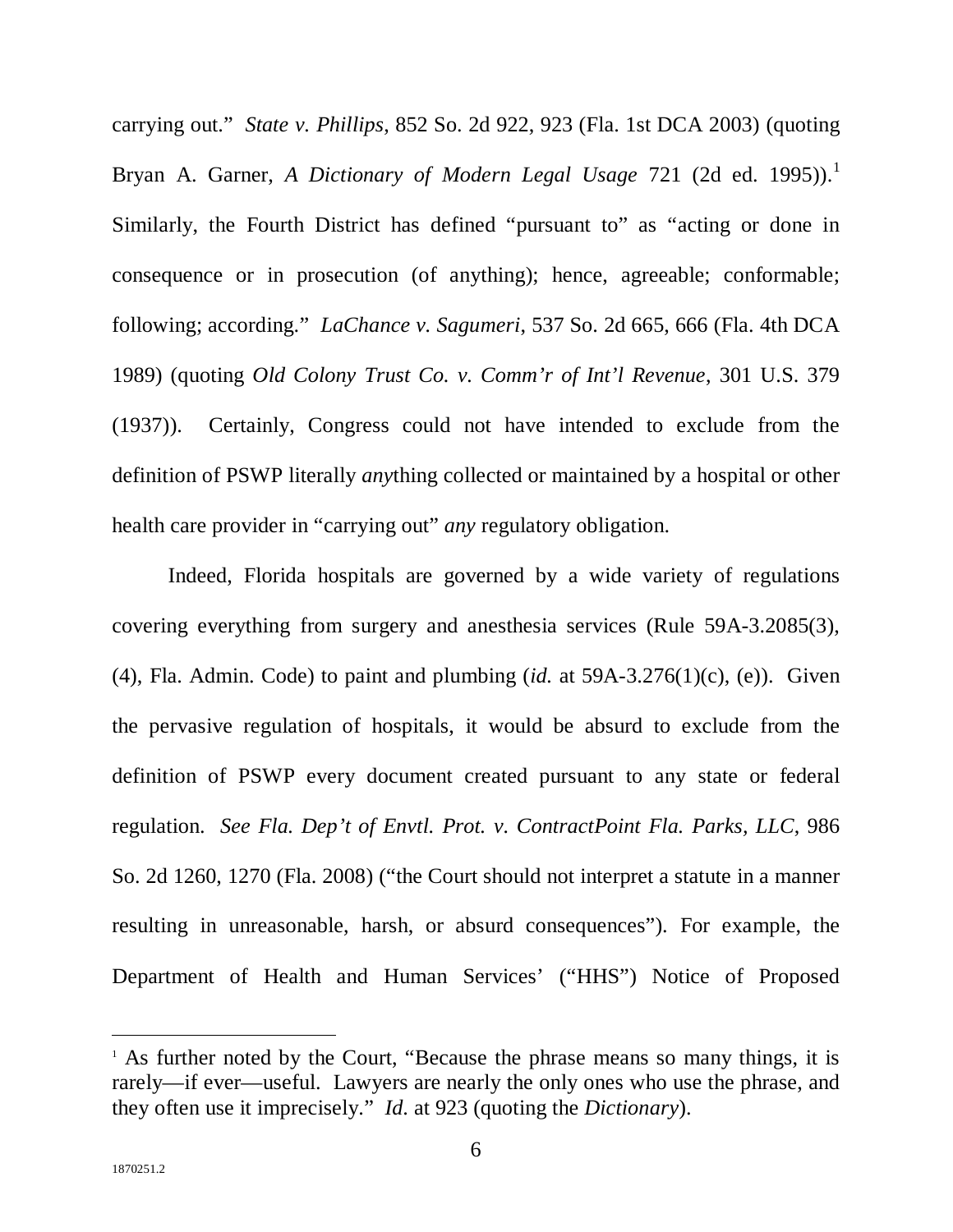Rulemaking ("NPRM"), expressly contemplated the reporting of "healthcare associated infections" to PSOs. *See* Patient Safety and Quality Improvement, 73 Fed. Reg. 8112, 8129 (Feb. 12, 2008). It would contravene the intent of the PSQIA to exclude from the definition of PSWP infection-related data and analysis that is collected for reporting to a PSO, simply because it also satisfies the Florida requirement for hospitals to have an infection control program (Rule 59A-3.250).

In contrast to regulatory requirements generally, the number of external *reporting* requirements are relatively few, including the "Code 15" Reports and Annual Reports referenced in Southern Baptist Hospital's Petition for Certiorari. *See* Pet. at 14. These are reported to the government, so their exclusion from the definition of PSWP makes sense, i.e., they can hardly be considered to reside in a "protected legal environment," free from the "threat that the information will be used against the subject providers." 73 Fed. Reg. at 70739. Internal incident reports, by contrast, must be *maintained* pursuant to section 395.0197, Florida Statutes and Rule 59A-10.0055 of the Florida Administrative Code, but are not subject to external *reporting*. Rather, the Florida Legislature intended that they be used for the same kind of quality improvement that lies at the heart of PSQIA. *See*  § 395.0197(4), Fla. Stat. (2014) ("incident reports shall be used to develop categories of incidents which identify problem areas," and "once identified, procedures shall be adjusted to correct the problem areas").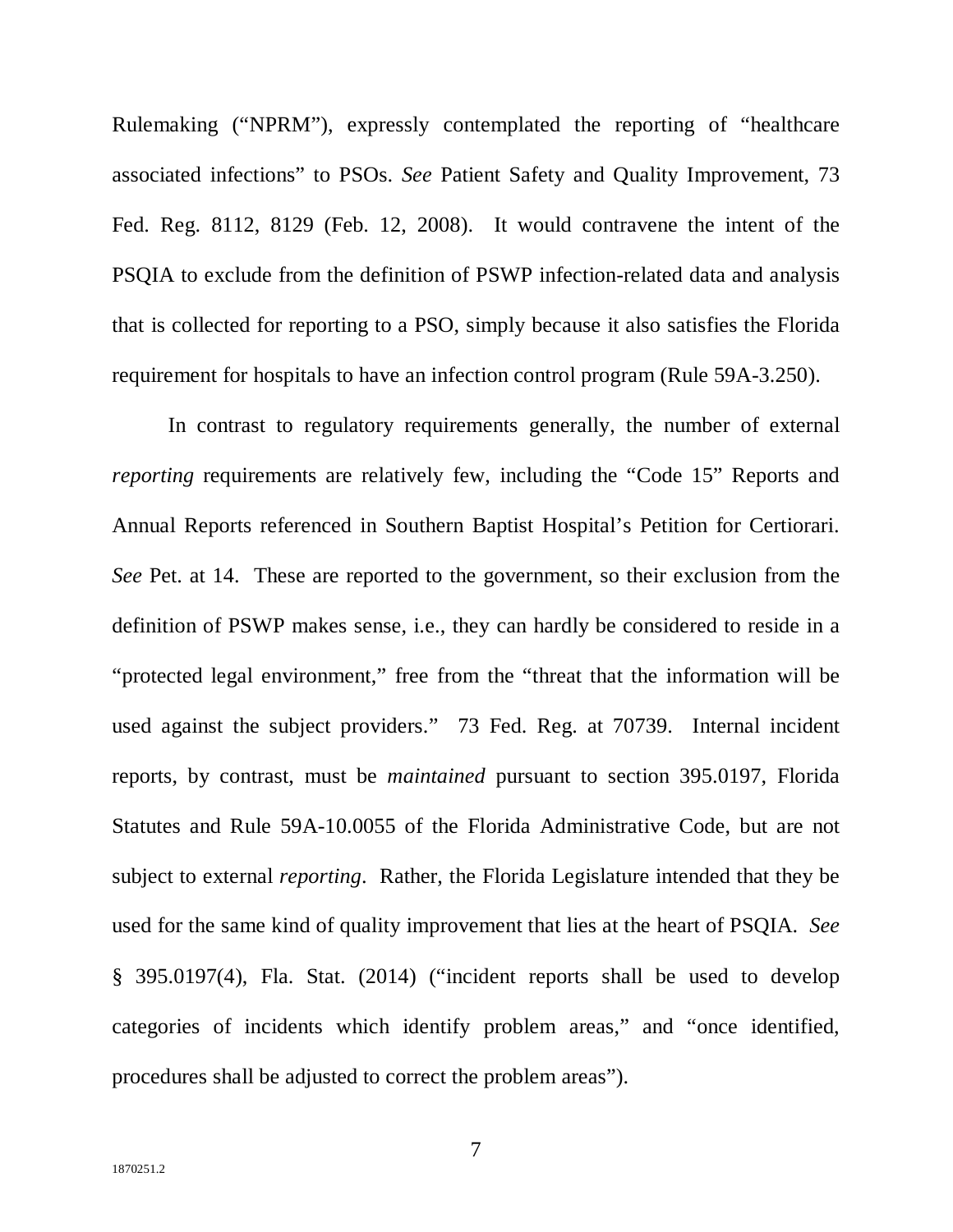It is this overlap between the purposes of the PSQIA and other regulations that caused the Department to approve dual purpose document collection and maintenance, in lieu of requiring hospitals to collect and maintain two sets of the same documents. The NPRM, published on February 12, 2008, was generally viewed as requiring parallel and redundant patient safety and quality improvement systems, one for satisfying regulatory requirements and one for reporting to a PSO. The preamble to the Final Rule recounts that comments on the NPRM "raised significant and substantial concerns regarding … how existing patient safety processes will occur given the protections for patient safety work product, and the likelihood that providers may need to maintain separate systems with substantially duplicate information." 73 Fed. Reg. at 70740. A number of providers indicated that "if duplication of information is required, providers may opt to not participate due to costs and burdens." *Id*. The Department characterized this as "[o]ne of the most significant areas of comment." *Id*.

In response, the Department modified the regulations to "permit[] providers to maximize organizational and system efficiencies and lessen[] the need to maintain duplicate information for different needs." *Id.* at 70741. This was accomplished by "allowing providers the flexibility to collect and review information within a patient safety evaluation system to determine if the information is needed to fulfill external reporting obligations," at which point it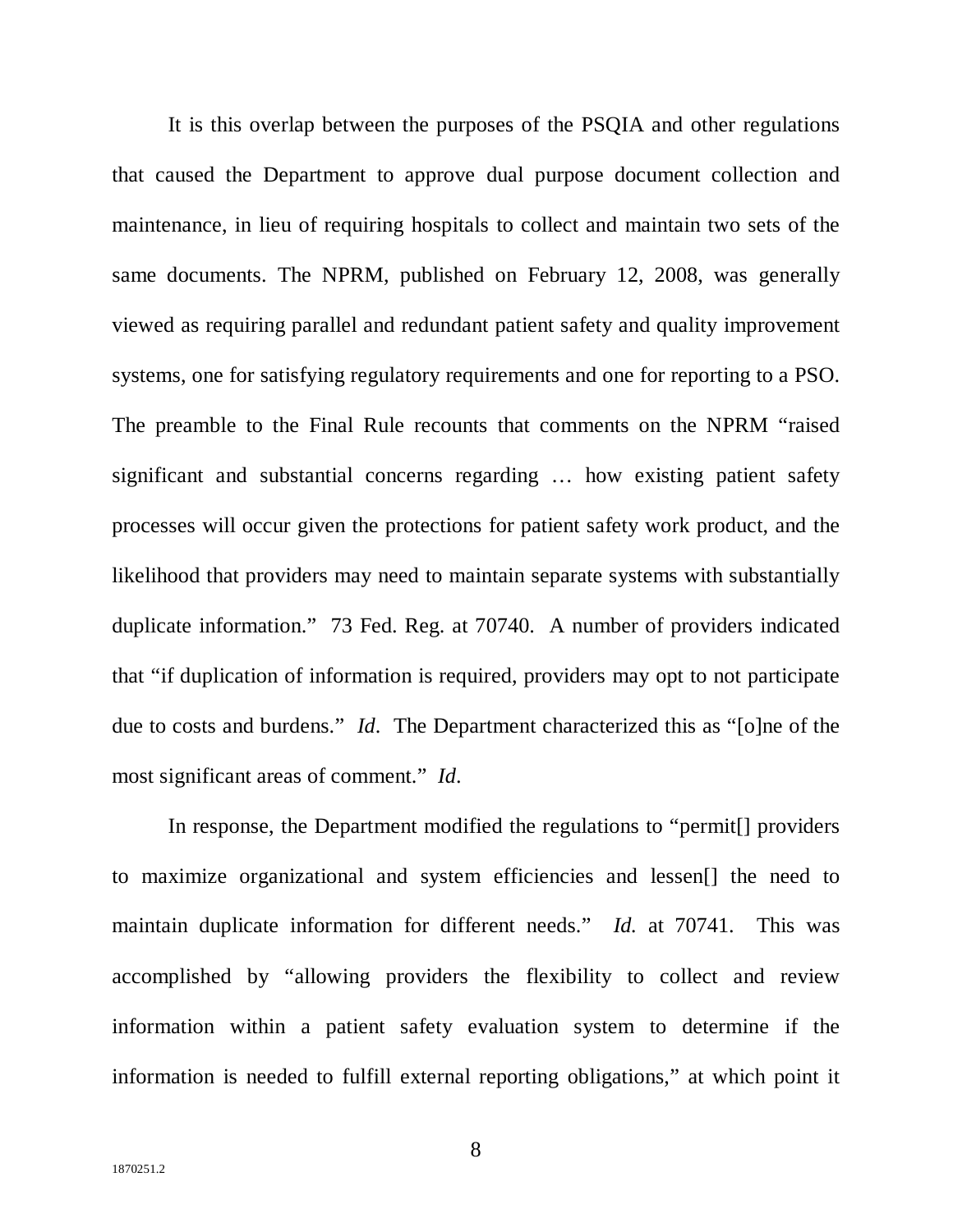can be removed from the system and reported. *Id.* at  $70744$ <sup>2</sup> The Department's modification eliminated the need for providers to "maintain duplicate systems to separate information to be reported to a PSO from information that may be required to fulfill state reporting obligations." *Id*. at 70742. As a result, *all* patient safety information, "collected in one patient safety evaluation system, is protected as patient safety work product unless the provider determines that certain information must be removed from the patient safety evaluation system for reporting to the state." *Id*. at  $70742$ .<sup>3</sup> This modification was specifically intended to encourage participation by providers that have "mature patient safety efforts" like hospitals with long-standing state-mandated patient safety and quality improvement programs. *Id*. at 70744. The reference to removing information from the patient safety evaluation system in order to meet an external reporting requirement recognizes that information within the system remains protected under the PSQIA, while information removed from the system and reported externally does not. The trial court entirely missed this critical point.

<sup>2</sup> This emphasis on "flexibility" is evident elsewhere in the Final Rule. *See, e.g., id*. at 70742 ("Providers have the flexibility to protect this information as patient safety work product within their patient safety evaluation system while they consider whether the information is needed to meet external reporting obligations.").

<sup>&</sup>lt;sup>3</sup> In fact, Petitioner was able to remove two incident reports and produce them to Plaintiff because they had not yet been reported to its PSO. Pet. at 16.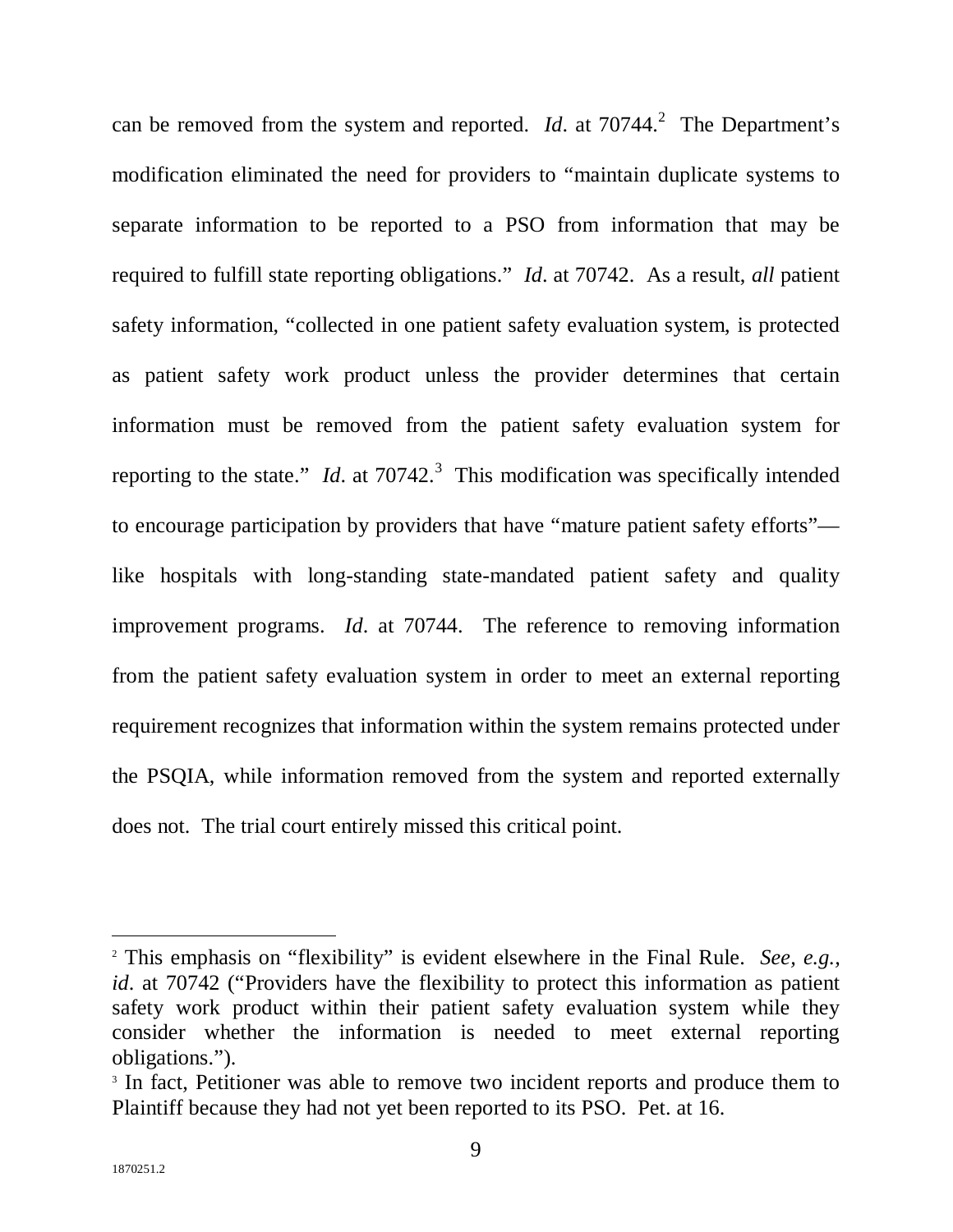Given the Department's substantial revision of the implementing regulation and its express approval of patient safety evaluation systems that serve a dual purpose under the PSQIA and other federal and state regulations, the trial court's ruling that "dual purpose" documents cannot be PSWP is simply untenable. The incident reports at issue in this case need not be reported externally and can be maintained on a privileged and confidential basis in the hospital's patient safety evaluation system.<sup>4</sup>

The Department's endorsement of dual-purpose systems is entitled to deference by this Court. *See Pan Am. World Airways, Inc. v. Fla. Pub. Serv. Comm'n*, 427 So. 2d 716, 719 (Fla. 1983) ("We have long recognized that the administrative construction of a statute by an agency or body responsible for the statute's administration is entitled to great weight and should not be overturned unless clearly erroneous."); *Republic Media, Inc. v. Dep't of Transp., State of Fla.*, 714 So. 2d 1203, 1205 (Fla. 5th DCA 1998) ("A reviewing court must defer to any statutory interpretation by an agency which is within the range of possible and reasonable."); *Natelson v. Dept. of Ins.*, 454 So. 2d 31, 32 (Fla. 1st DCA 1984) (reviewing court should defer to any agency interpretation that is "within the range of *possible* interpretation").

<sup>4</sup> Based on the preamble to the Final Rule, even information that may ultimately be needed for external reporting can be maintained in the patient safety evaluation system until the provider determines that it must be removed and reported. 73 Fed. Reg. at 70751.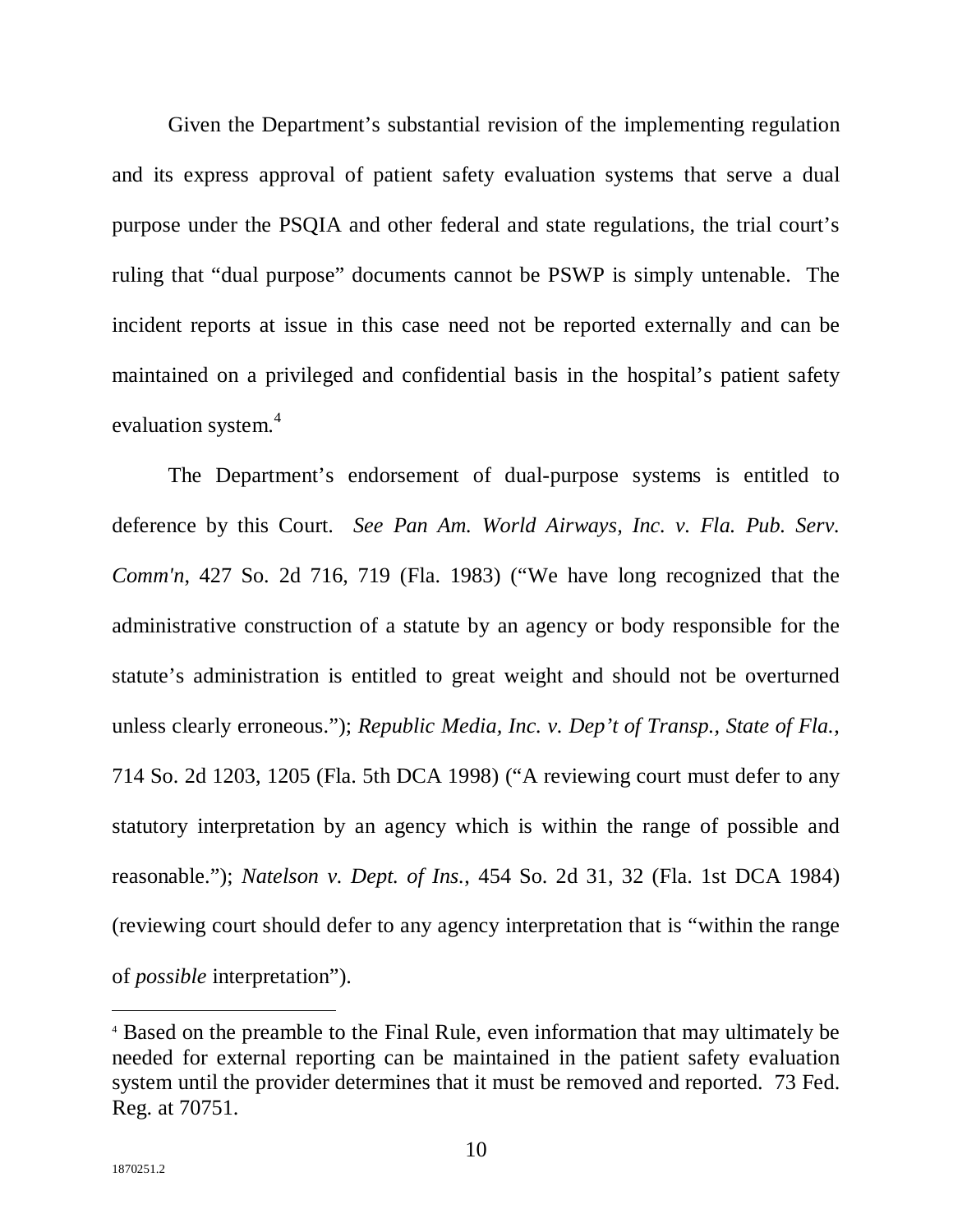**II. The trial court's order did not sufficiently address the fact that PSQIA protections expressly and impliedly preempt Amendment 7.**

The trial court generally glossed over the issue of federal preemption. The PSQIA expressly preempts Article X, Section 25 of the Florida Constitution ("Amendment 7") to the extent that a document—like the incident reports at issue in this case—constitutes both "patient safety work product" and a "record of an adverse medical incident." *See* 42 U.S.C. § 299b-22(a) (PSWP is privileged "[n]otwithstanding any other provision of Federal, State or local law"); *Ford Motor Co. v. Ins. Comm'r of Pa.*, 874 F.2d 926, 937 (3d Cir. 2002) (finding express preemption in the phrase "[n]otwithstanding any provision of the laws or constitutions of any State or any provision of Federal law").

Congress recognized the need to implement more uniform and broad protections for all health care providers under the PSQIA by specifically preempting any state law which would require disclosure of PSWP or which does not otherwise provide the same level of protections available under the Act. The importance of these protections is reflected in the preamble to the Final Rule:

Proposed Subpart C sought to balance key objectives of the Patient Safety Act. First, the proposal sought to address concerns about the potential for damage from unauthorized release of information, including the potential for the information to serve as a roadmap to provider liability from negative patient outcomes. It also promoted the sharing of information about adverse patient safety events among providers and PSOs for the purpose of learning from those events to improve patient safety and quality of care. To achieve those objectives, Subpart C proposed that patient safety work product would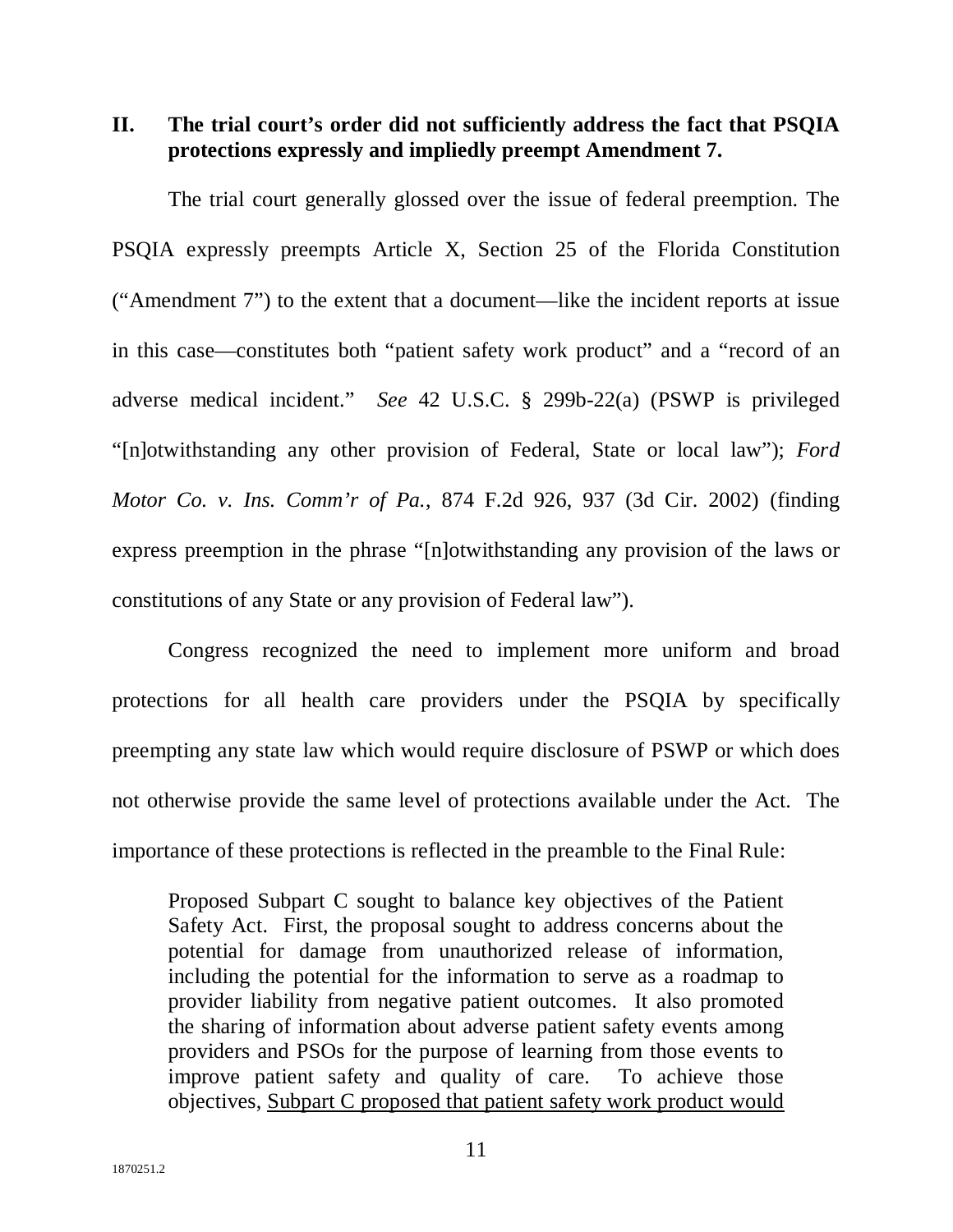be privileged and confidential, except in the certain limited circumstances identified by the Patient Safety Act and as needed by the Department to implement and enforce the Patient Safety Act. . .

73 Fed. Reg. at 70771 (emphasis added). On the subject of preemption, the preamble states: "While the Patient Safety Act does not preempt state laws that require providers to report information that is not patient safety work product, the state may not require that patient safety work product be disclosed." *Id*. at 70743, 70744 (emphasis added). Furthermore, in response to questions concerning preemption, the Department stated that:

[P]atient safety work product protections provided under the statute generally preempt state and other laws that would permit or require disclosure of information contained within patient safety work product. However, State laws that provide for greater protection of patient safety work product are not preempted and continue to apply.

*Id.* at 70774. In summary, the PSQIA preempts conflicting state law and specifically bars Respondent's efforts to force disclosure of Petitioner's incident reports because they were collected within its patient safety evaluation system for reporting to a PSO and therefore constitute protected PSWP.

An analogous application of this preemption principle involving the State of Florida can be found in *OPIS Management Resources, LLC vs. Secretary, Florida Agency for Health Care Administration*, 713 F.3d 1291 (11th Cir. 2013), which involved a group of Florida nursing facilities that refused to turn over medical records of deceased nursing home residents to spouses or their attorneys-in-fact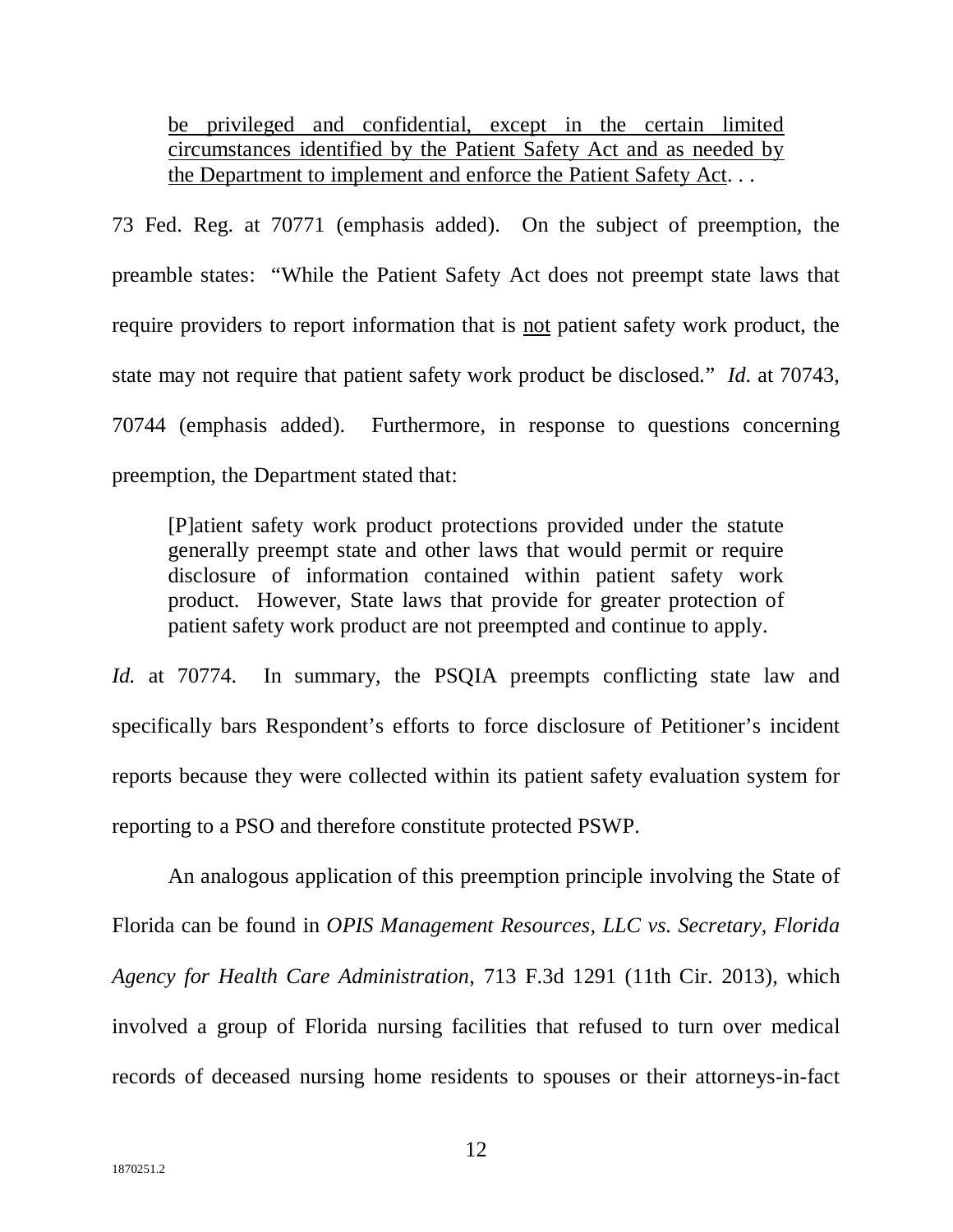because the records were protected under the Health Insurance Portability and Accountability Act ("HIPAA"). The State of Florida argued that the facilities had breached Section 400.145, Florida Statutes, which required disclosure. In holding that HIPAA's protections preempted state disclosure requirements, the Eleventh Circuit provided an excellent summary of the law of preemption:

We begin our analysis with the bedrock principle that the Constitution designates the laws of the United States as the supreme law of the land, requiring that "all conflicting state provisions be without effect." … Accordingly, where state and federal law directly conflict, "state law must give way." … In addition, "[t]here is no doubt that Congress may withdraw specified powers from the States by enacting a statute containing an express preemption provision." … As the Supreme Court has explained, "[w]hen a federal law contains an express preemption clause, we focus on the plain wording of the clause," as the plain language of the text is "the best evidence of Congress' preemptive intent." …

*Id.* at 1294 (citations omitted). Based on the HIPAA preemption clause and the fact that HIPAA provided greater confidentiality protections than the contrary Florida statute, the nursing homes were not required to produce the records. *See also U.S. v. Lot 5, Fox Grove, Alachua County, Fla.*, 23 F.3d 359 (11th Cir. 1994) (Florida state constitutional provision preempted by conflicting federal statute); *Capital Cities Cable, Inc. v. Crisp*, 467 U.S. 691 (1984) ("Federal regulations have no less preemptive effect than federal statutes.").

In addition to running afoul of the express preemption provision of the PSQIA, the trial court's ruling runs counter to the principle of implied or "conflict"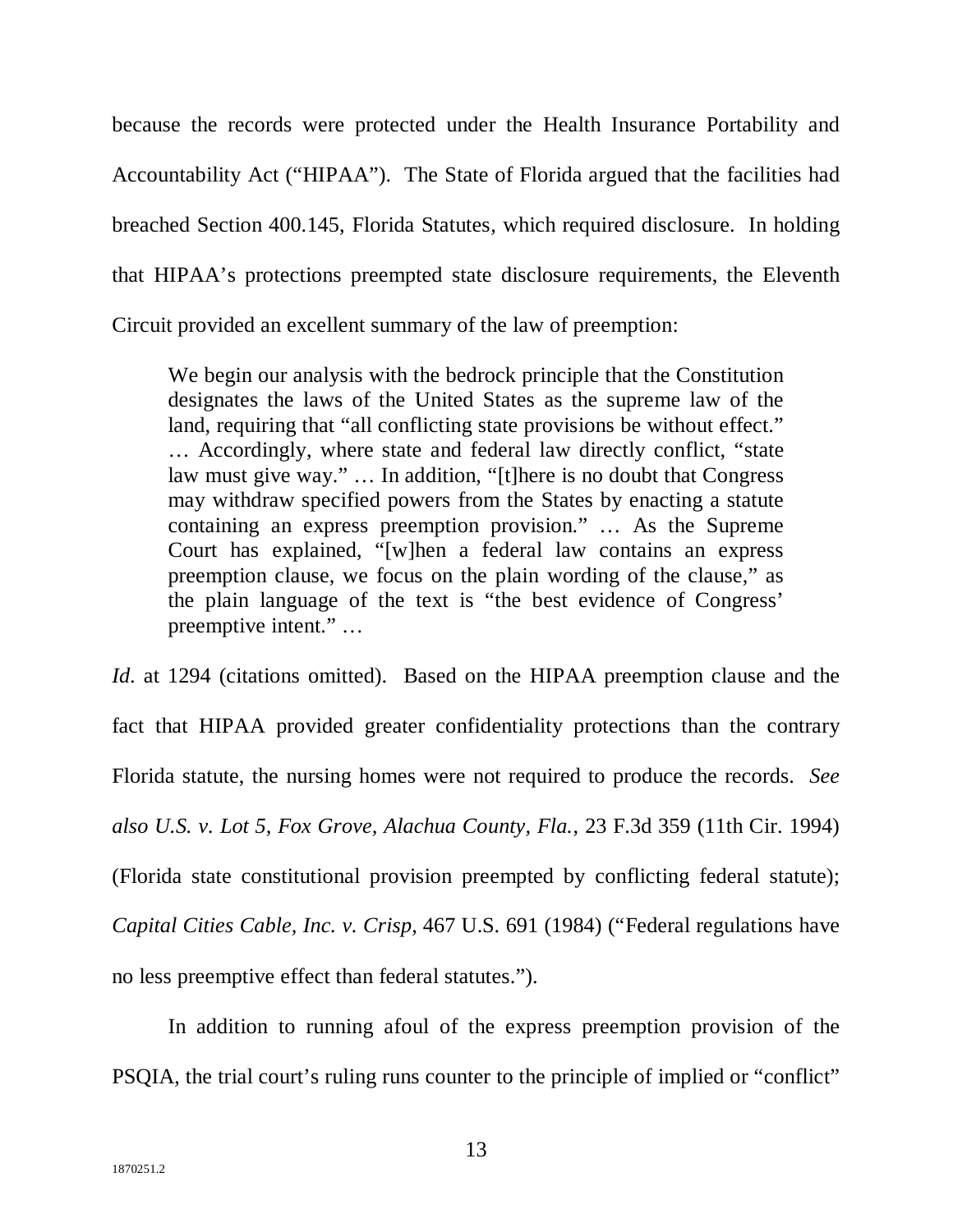preemption. "Conflict preemption exists … where the state law 'stands as an obstacle to the accomplishment and execution of the full purposes and objectives of Congress.'" *Irving v. Mazda Motor Corp.*, 136 F.3d 764, 768 (11th Cir. 1998). 5 Because nearly every document in a hospital is collected or maintained "pursuant" to some regulatory requirement, excluding such documents from the definition of PSWP would mean that very little could be protected. This clearly would present an obstacle to accomplishing the purposes of Congress.

The purposes of the PSQIA were discussed at length in the NPRM, which noted that "[t]raditional state-based legal protections for such health care quality improvement activities, collectively known as peer review protections, are limited in scope" and "do not exist in all states."<sup>6</sup> 73 Fed. Reg. at 8113. The NPRM went on to state, "[f]or the first time, there will now be a uniform set of Federal protections that will be available in all states and U.S. territories and that extend to all health care practitioners and institutional providers." *Id*. Allowing a patchwork of state recordkeeping obligations to undermine the expressed purpose of achieving national uniformity would be clearly contrary to Congressional intent.

<sup>&</sup>lt;sup>5</sup> "The existence of an express preemption clause does not necessarily preclude the presence of implied preemption." *Id.*

<sup>&</sup>lt;sup>6</sup> Although not expressly mentioned in the NPRM, the Department may have had in mind states like Florida, which had passed Amendment 7 only months before the passage of the PSQIA.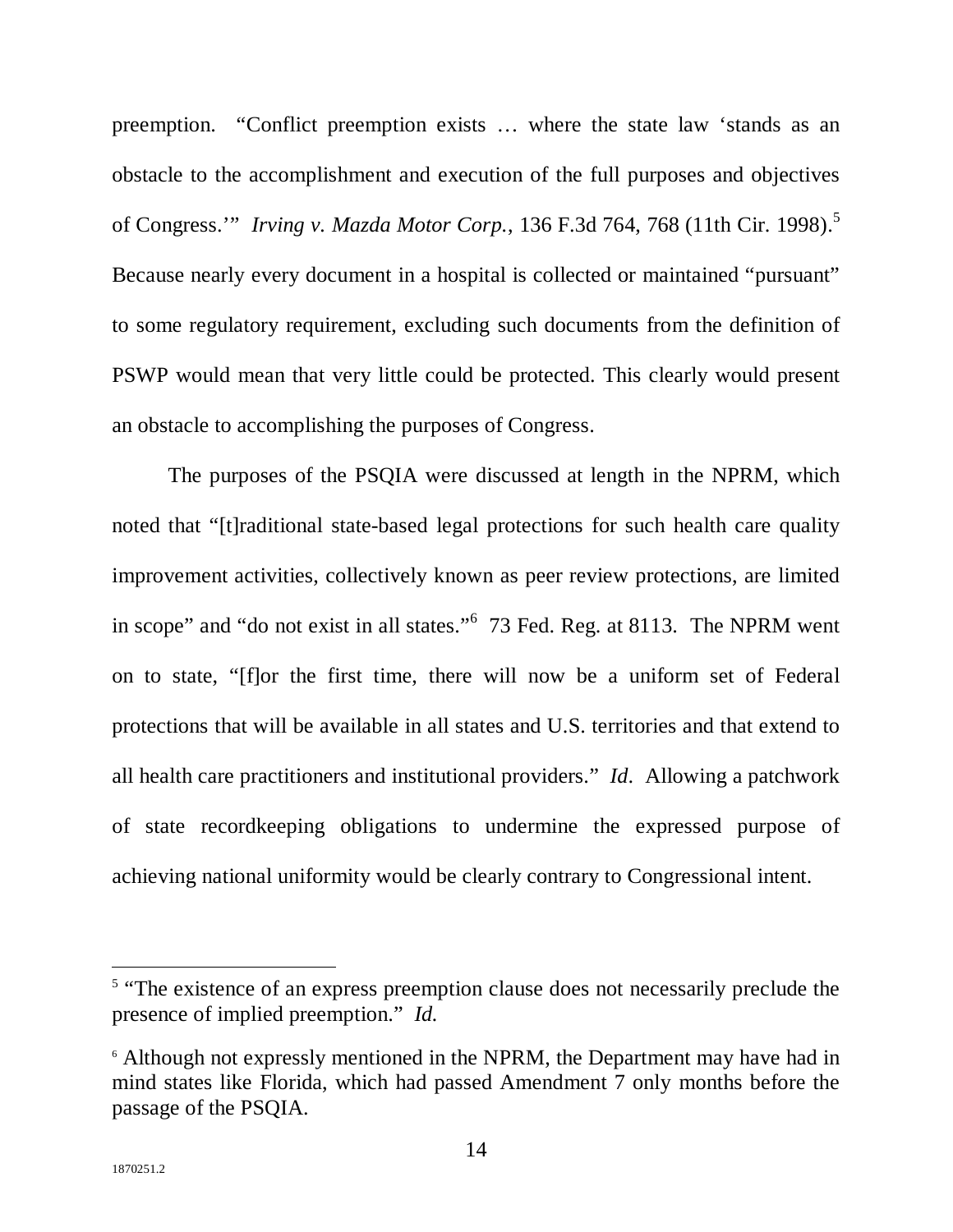**III. The trial court's interpretation of the PSQIA would reverse the positive movement from a "culture of blame" to a "culture of safety."** 

Florida's protections for patient safety and quality improvement activities have historically been interpreted broadly and upheld rigorously in litigation against providers. *See, e.g., Holly v. Auld*, 450 So. 2d 217, 220 (Fla. 1984) (accepting that peer review privilege would "impinge upon the rights of some civil litigants to discovery of information which might be helpful, or even essential, to their causes"); *Dade County Medical Association v. Hlis*, 372 So. 2d 117, 119-120 (Fla. 3d DCA 1979) (extending peer review protection even beyond the scope of statute due to "overwhelming public interest in maintaining the confidentiality" of such records). This broad protection was intended to promote open deliberation and criticism among healthcare providers, which would be chilled if it were subject to discovery. *See Hlis*, 372 So. 2d at 120 ("Constructive professional criticism cannot occur in an atmosphere of apprehension that one doctor's suggestion will be used as a denunciation of a colleague's conduct in a malpractice suit." (quoting *Bredice v. Doctors Hosp., Inc.*, 50 F.R.D. 249, 250 (D.D.C. 1970)); *Cruger v. Love*, 599 So. 2d 111, 115 (Fla. 1992) (noting the apprehensions that make doctors reluctant to engage in strict peer review).<sup>7</sup>

<sup>&</sup>lt;sup>7</sup> The PSQIA was motivated by a similar concern that providers would be "reluctant to participate in quality review activities for fear of liability, professional sanctions, or injury to their reputations." *See* 73 Fed. Reg. at 8113.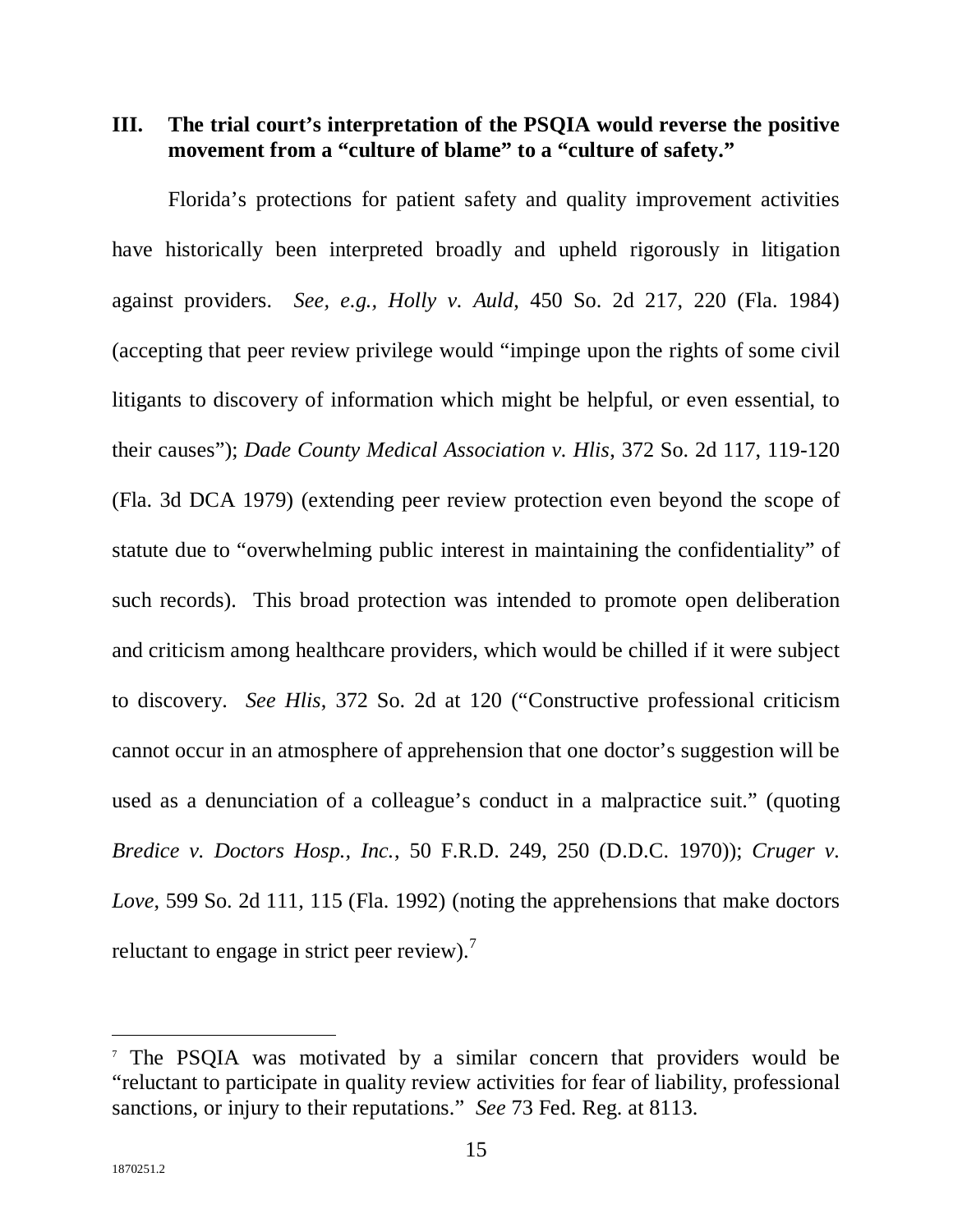Contrary to the widely recognized public policy supporting the confidentiality of quality improvement activities, Amendment 7 was passed in order to "do away with existing restrictions on a patient's right to access a medical provider's history of adverse medical incidents and to provide a clear path to access those records." *Florida Hosp. Waterman, Inc. v. Buster*, 984 So. 2d 478, 489 (Fla. 2008). In addition to spawning a flood of litigation and thus further driving up the cost of health care,<sup>8</sup> the abrogation of privilege and confidentiality adversely impacted risk management and quality improvement processes in the years following the passage of Amendment 7. Many health care providers became concerned about the potential adverse consequences of open and collegial dialogue. Although they continued to perform required review, they grew reluctant to create a detailed written record that could be subject to discovery under Amendment 7. Potential discoverability and increased risk of liability threatened to detract from the important work of patient safety and quality improvement.

The passage of the PSQIA and its implementation by numerous Florida healthcare providers, including the Provider Amici, has largely alleviated these concerns by promoting and protecting from discovery more robust and essential patient safety and quality improvement activities. The trial court's decision threatens to undo this progress and undermine the valuable work that has been

<sup>&</sup>lt;sup>8</sup> The appellate decisions involving Amendment 7 are numerous.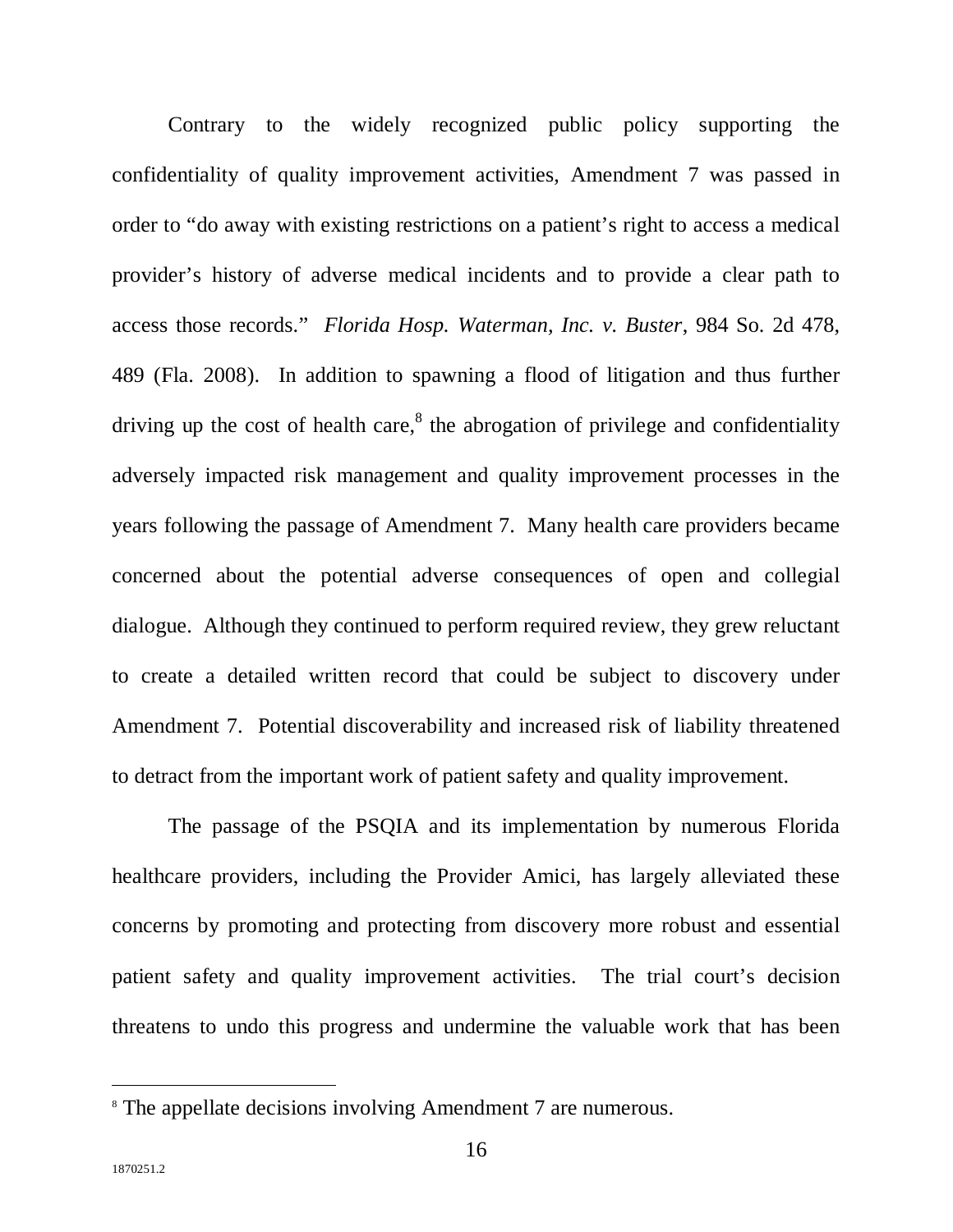done by PSOs and their member health care providers. Patients, who are the ultimate beneficiaries of the PSQIA, will suffer.

#### **IV. The trial court's decision conflicts with the statutory duties and efforts of PSOs to assist providers in improving patient care.**

In order for providers in Florida and all other states to access the confidentiality and privilege protections of the PSQIA, they must collect and assemble identified "data, reports, records, memoranda, [and] analyses (such as root cause analyses)" relating to patient safety activities within their respective patient safety evaluation systems for reporting to a PSO. *See generally* 42 C.F.R. §§ 3.20, 3.204, 3.206. PSOs, in turn, have multiple statutory duties, including a duty to conduct activities "to improve patient safety and the quality of health care delivery," to maintain bona fide contracts with providers "for the purpose of receiving patient safety work product," to "collect patient safety work product from providers. . . that permits valid comparisons of cases among similar providers," and to "utilize patient safety work product for the purpose of providing direct feedback and assistance to providers to effectively minimize patient risk." 42 C.F.R. § 3.102(b)(2)(F), (G). PSOs that cannot demonstrate compliance are subject to a fine and loss of certification. *See* 42 C.F.R. Part 3, Subpart D.

In order to assist PSOs, the Agency for Healthcare Research and Quality ("AHRQ"), which is the HHS agency tasked with the certification and listing of PSOs (73 Fed. Reg. at 70774), published a "Compliance Self-assessment Guide"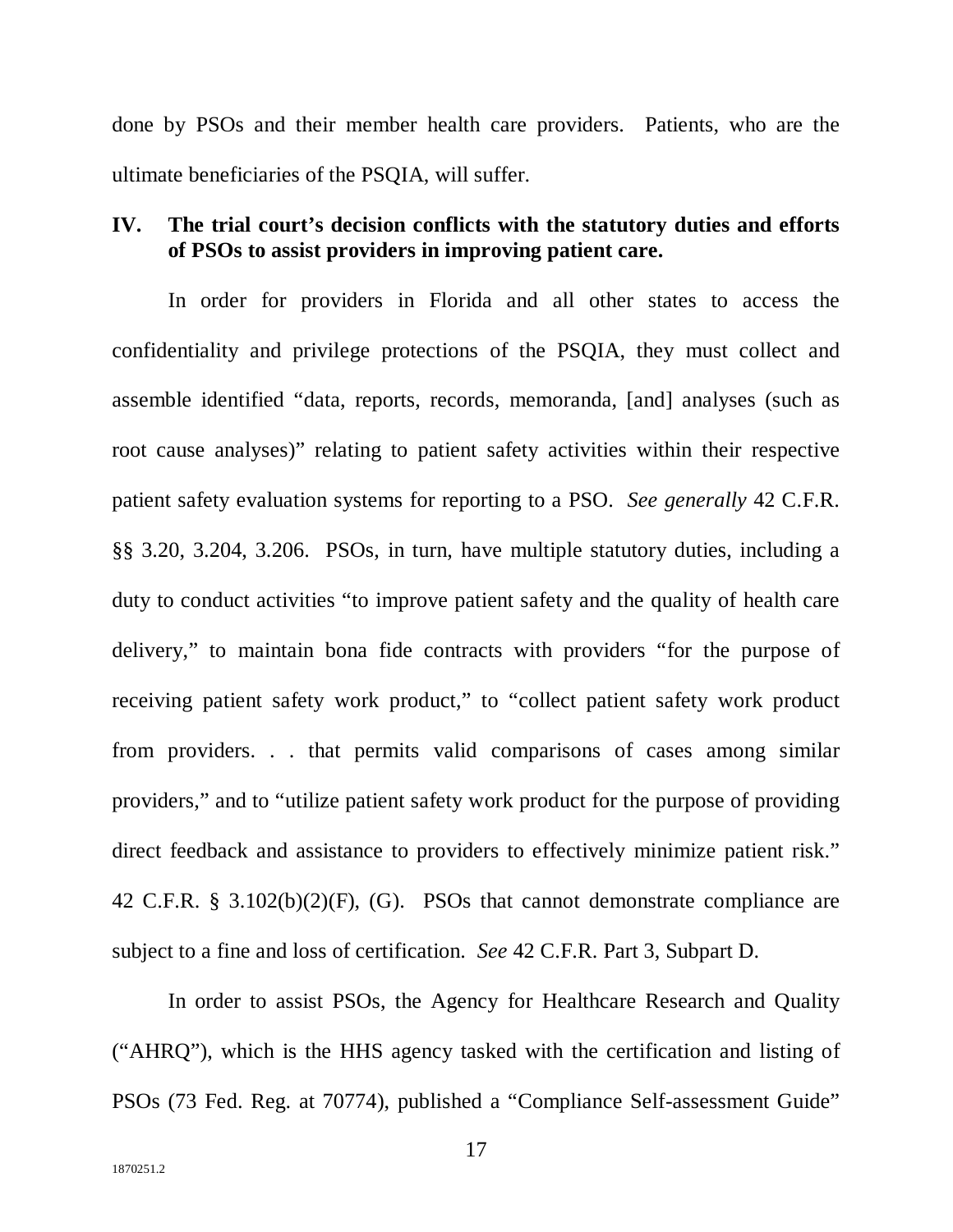("Guide") in September 2009. The Guide identifies what AHRQ will examine and what the PSO should be documenting to demonstrate compliance with these and other duties under the PSQIA, and to obtain and maintain certification. (www.pso.ahrq.gov/legislation/assessment). There are currently 82 federally listed PSOs. 59 were previously delisted by AHRQ, most voluntarily, based on the extensive statutory obligations placed on PSOs (www.pso.ahrq/listed/delisted).

The PSQIA, the Final Rule and the Guide make it very clear that PSOs are not merely receptacles for privileged PSWP submitted by participating providers. PSOs are required to collect, analyze and make "valid comparisons" among providers and provide "direct feedback and assistance to providers to effectively manage patient risk." These important responsibilities cannot be accomplished, however, unless providers are able to submit patient safety data reports and related information on a confidential basis to their PSOs. The information submitted by providers to PSOs around the country includes incident reports, root cause analyses, peer review and other patient safety information that is not required to be reported externally. Yet, under the trial court's reasoning, these documents are not protected if they were "created, or maintained pursuant to any statutory, regulatory, licensing or accreditation requirement...." (Emphasis added). In one fell swoop,

<sup>9</sup> *See* Petitioner's App. at 0503. Thus, for example, even though the PSQIA specifically identifies root cause analyses as PSWP, and even though they need not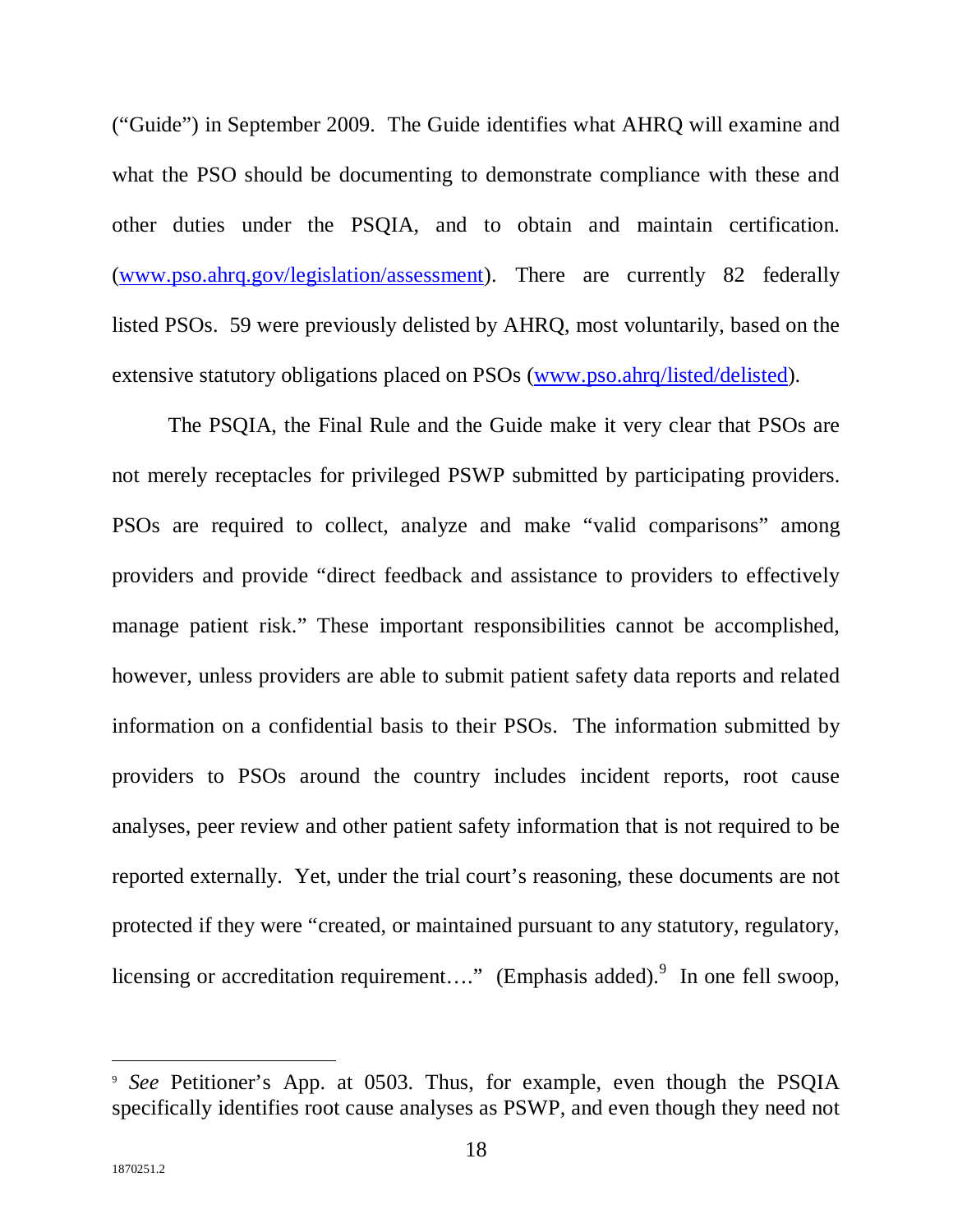the trial court has sought to eliminate major categories of documents that qualify for protection under PSQIA.

Using patient safety information submitted by providers pursuant to the PSQIA, the PSO Amici and other PSOs around the country have been able to provide safety alerts, identify best practices, and prepare comparative and benchmarking studies as well as other confidential and public reports which have greatly assisted providers and the entire health care industry in efforts to reduce risk and improve care. PSOs have provided vital feedback on health information technology ("HIT"), pressure ulcers, medication safety, surgical errors, fall prevention, and a host of other issues.<sup>10</sup> These aggregated and de-identified studies would not be possible without the receipt of confidential information currently

be reported to the state or federal government or any hospital accrediting body, the trial court has ruled that such information cannot be protected under the PSQIA. <sup>10</sup> Links to publically available materials from amicus ECRI Institute PSO regarding HIT, pressure ulcers, medication safety, and other issues are available at https://www.ecri.org/resource-center/Pages/Key-Learnings-from-ECRI-Institute-Patient-Safety-Organization.aspx. Amicus Child Health Patient Safety Organization has similarly published online "Patient Safety Action Alerts" in the areas of sustained/extended release medication fill and administration errors, fingertip amputation, cutaneous fungal outbreak associated with hospital linens, wrong-size tracheostomy selection, and blind pediatric NG tube placements at http://www.childrenshospitals.net/AM/Template.cfm?Section=Patient\_Safety\_Acti on\_Alerts&Template=/CM/HTMLDisplay.cfm&ContentID=71013. Amicus Clarity PSO has published materials on surgical errors, medication dosing omissions, fall prevention, HIT, and other issues at http://www.claritygrp.com/clarity-patient-safety-organization/learning-library/psolearning-series. These are just a few publically available examples of the important work being done by PSOs across the nation to improve patient safety and health care quality.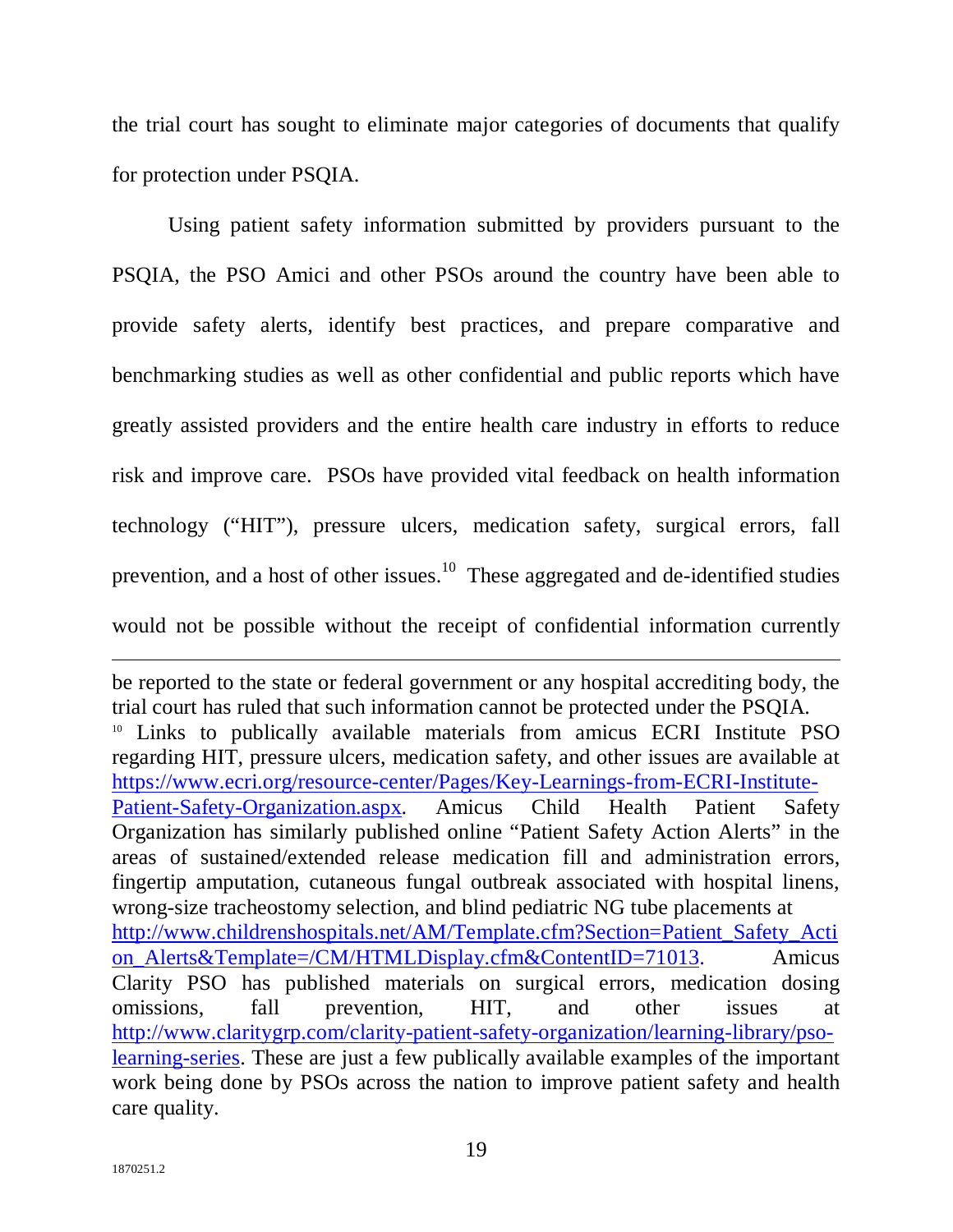being collected, reported to and analyzed by  $PSOs$ .<sup>11</sup> By eliminating the flow of this information, which will no longer be reported by hospitals, physicians and other providers to PSOs if not protected under PSQIA, the trial court's ruling threatens to preclude the important analysis and study of shared information by PSOs, thereby diminishing efforts to improve quality and reduce risk and reversing the progress that has been made since the passage of the PSQIA.

#### **CONCLUSION**

The trial court's order misconstrues the PSQIA and Final Rule, is inconsistent with the Congressional intent to foster a culture of safety through well-defined and reliable privilege protections, ignores the preemptive effect of the PSQIA, and threatens vital patient safety and quality improvement efforts on the part of PSOs and providers. Accordingly, it should be quashed.

<sup>&</sup>lt;sup>11</sup> In addition to these studies which are publically available and based on aggregated data, PSOs also participate in reviews and analysis with individual providers and systems which are not publically shared but are treated as PSWP.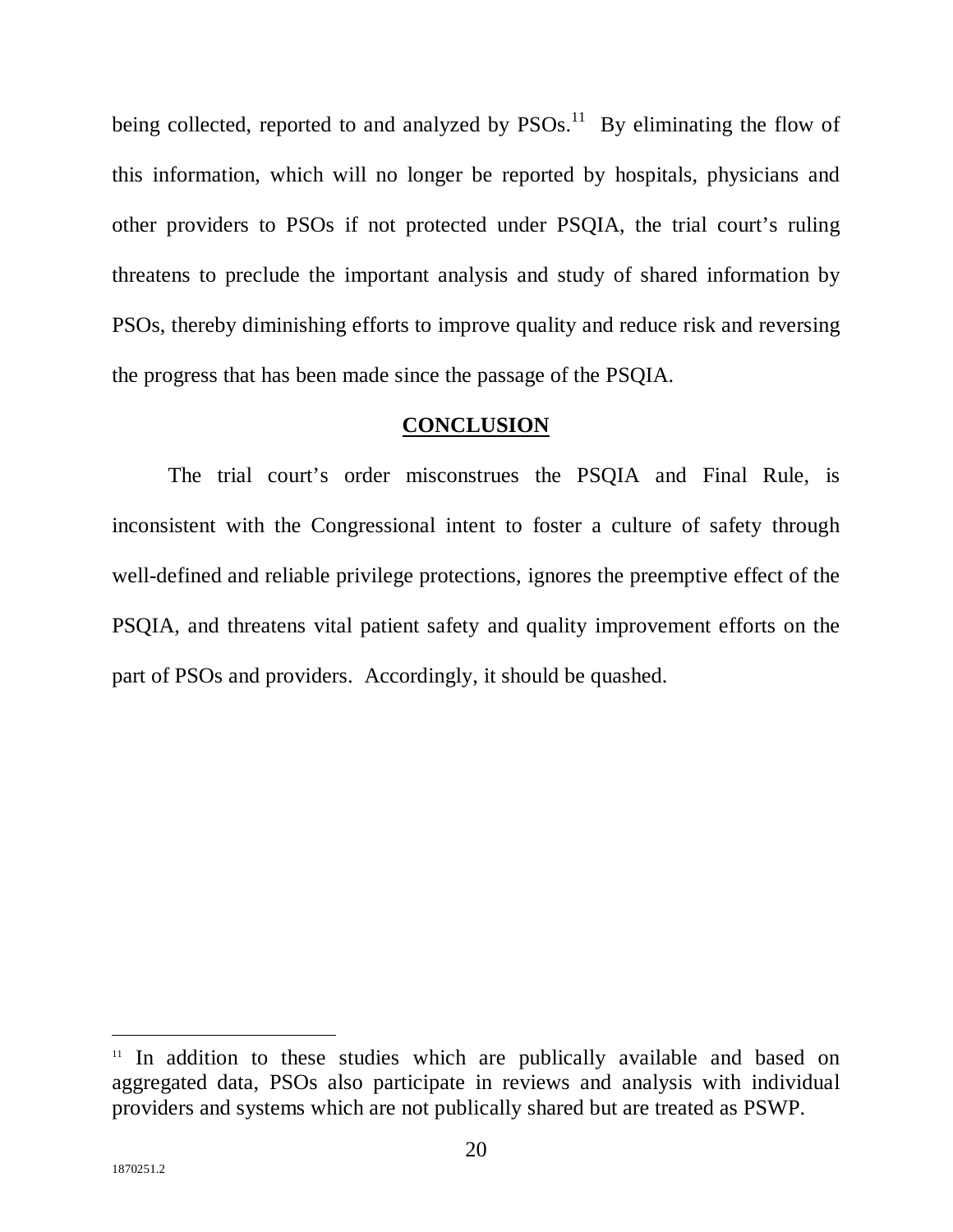#### **CERTIFICATE OF SERVICE**

I HEREBY CERTIFY that I electronically filed the foregoing on February 4, 2015, with the Clerk of Court by using the eFiling Portal, and served a copy by email upon the attorneys listed on the attached service list.

> /s/ Joshua P. Welsh Joshua P. Welsh Florida Bar No.: 0042876 Bush Ross, P.A. P.O. Box 3913 Tampa, FL 33601-3913 Telephone: (813) 224-9255 Fax No: (813) 223-9620 E-mail:jwelsh@bushross.com, sseals@bushross.com;

-and-

Michael R. Callahan James W. Hutchison Admitted *Pro Hac Vice* Katten Muchin Rosenman LLP 525 W. Monroe Street Chicago, IL 60661-3693 Telephone: (312) 902-5468 Fax No: (312 577-8616 E-mail: Michael.Callahan@kattenlaw.com James.Hutchison@kattenlaw.com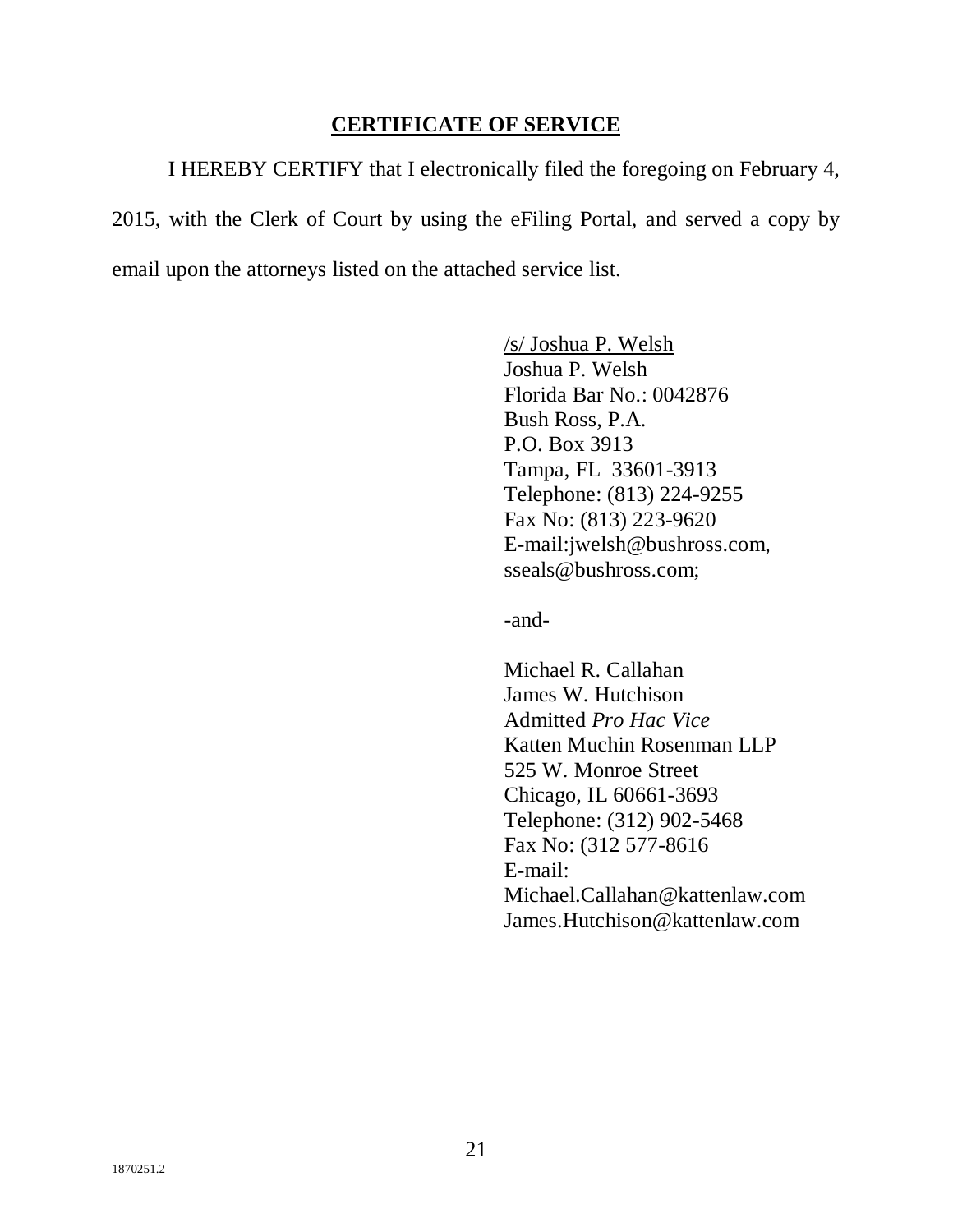### **SERVICE LIST**

**George N. Meros,Jr.** 

George.Meros@gray-robinson.com **Andy Bardos**  andy.bardos@gray-robinson.com Charlene.Roberts@gray-robinson.com mwilkinson@gray-robinson.com GrayRobinson, P.A. 301 South Bronough Street, Suite 600 Tallahassee, FL 32301 *Attorneys for Petitioner* 

#### **Michael H. Harmon**

mharmon@smithhulsey.com **William E. Kuntz**  wkuntz@smithhulsey.com **Earl E. Googe, Jr.**  egooge@smithhulsey.com kstewart@smithhulsey.com sjohnson@smithhulsey.com Smith, Hulsey & Busey, P.A. 225 Water Street, Suite 1800 Jacksonville, FL 32202 *Attorneys for Defendant Southern Baptist Hospital of Florida, Inc. d/b/a Baptist Medical Center –South* 

#### **Jack E. Holt, III**

jeholtiii@growerketcham.com ngallagher@growerketcham.com enotice@growerketcham.com Grower, Ketcham, Rutherford, Bronson, Eide & Telan, P.A. Post Office Box 538065 Orlando, Florida 32853-8065 *Attorneys for Defendant Southern Baptist Hospital of Florida, Inc. d/b/a Baptist Medical Center–South*

#### **John J. Schickel**

JJS@cokerlaw.com **Howard C. Coker**  HCC@cokerlaw.com **Charles A. Sorenson**  CAS@cokerlaw.com **Aaron Sprague**  EAS@cokerlaw.com RMS@cokerlaw.com Coker, Schickel, Sorenson, Posgay, Camerlengo & Iracki 136 East Bay Street Jacksonville, FL 32202 *Trial Counsel for Plaintiffs/ Respondents* 

#### **William D. Thompson**

billdefthompson@yahoo.com 58 Sea Winds Lane East Ponte Vedra Beach, FL 32082 *Trial Counsel for Plaintiffs/Respondents* 

**W.DouglasChilds** dchilds@childslegalgroup.com **LindaM.Hester** lhester@childslegalgroup.com pcreech@childslegalgroup.com mowens@childslegalgroup.com 1551AtlanticBoulevard Jacksonville,FL32207 *Trial Counsel for Defendant/ Respondent Gregory J. Sengstock, M.D.*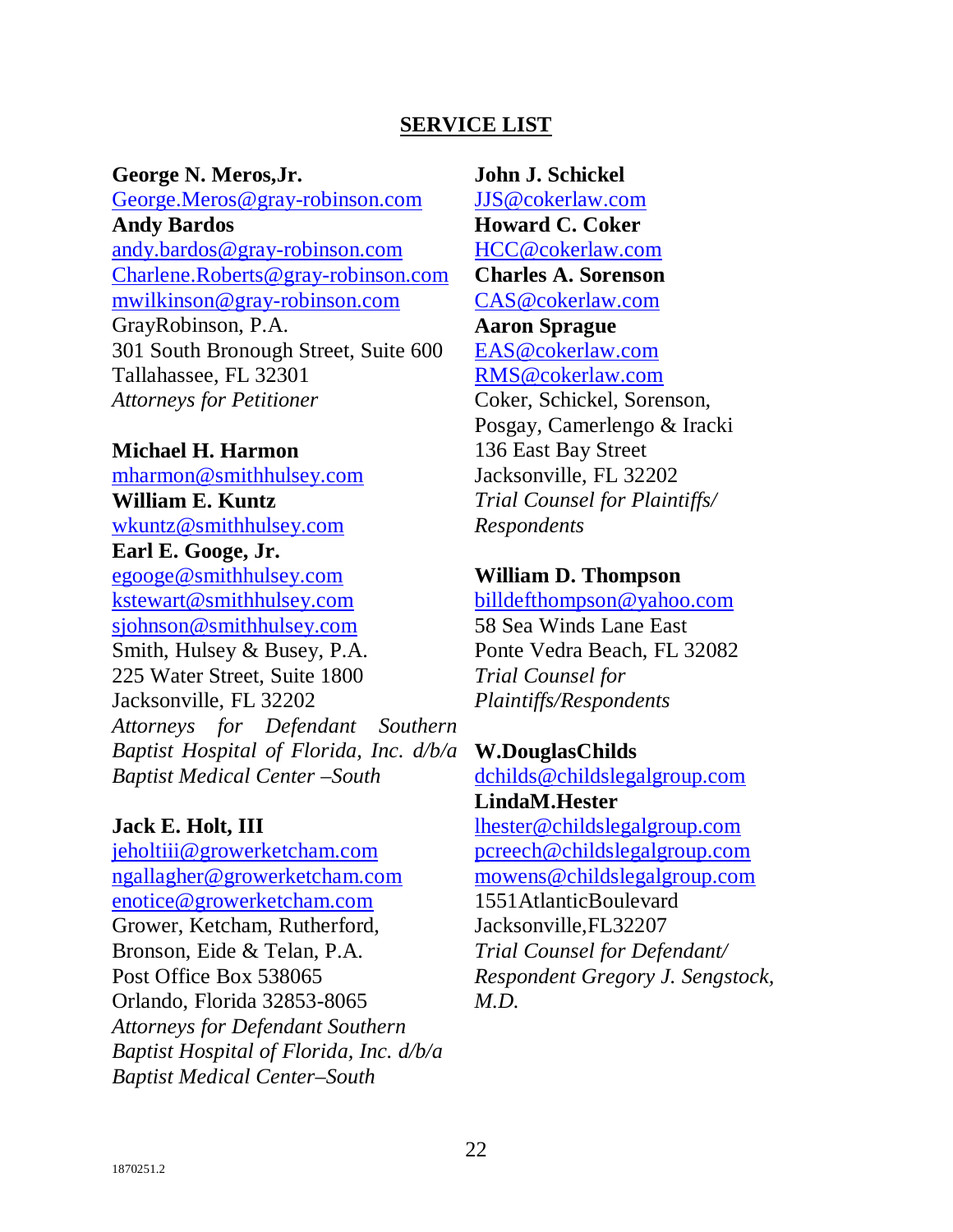#### **Michael R. Callahan**

michael.callahan@kattenlaw.com **James W. Hutchison**

james.hutchison@kattenlaw.com Katten Muchin Rosenman LLP 525 West Monroe Street Chicago, IL 60661 *Attorneys for Amici Curiae Clarity PSO, et al.*

### **Borden R. Hallowes**

bhallowes@bellsouth.net cshallowes@gmail.com 545 Oglethorpe Avenue, Suite202 St. Simons Island, GA 31522 *Trial Counsel for Plaintiffs/ Respondents* 

# **P. Scott Mitchell**

smitchell@fmhslaw.com **Kathryn L. Hood** khood@fmhslaw.com cmcrae@fmhslaw.com Fuller, Mitchell, Hood & Stephens, LLC 2565 Barrington Circle Tallahassee, FL 32308 *Trial Counsel for Defendants/Respondents Yuval Z. Naot, M.D., Safeer A. Ashraf, M.D., and Integrated Community Oncology Network, LLC* 

#### **Jesse F. Suber**

mmeservice@henryblaw.com cdulay@henryblaw.com Henry, Buchanan, Hudson, Suber & Carter, P.A. 2508 Barrington Circle Tallahassee, FL 32308 *Trial Counsel for Defendant/ Respondent Andrew Namen, M.D.*

#### **Bryan S. Gowdy**

bgowdy@appellate-firm.com filings@appellate-firm.com Creed & Gowdy, P.A. 865 May Street Jacksonville, FL 32204 *Attorney for Respondents Jean Charles, Jr. and Ervin Alston*

## **John R. Saalfield Duke Regan**

#### Saalfield.filings@saalfieldlaw.com

Saalfield, Shad, Stokes, Inclan, Stoudemire & Stone, P.A. 245 Riverside Avenue, Suite 400 Jacksonville, FL 32202 *Trial Counsel for Defendant/ Respondent John D. Pennington, M.D.*

## **Joshua P.Welsh**

#### jwelsh@bushross.com

Bush Ross, P.A. P.O. Box 3913 Tampa, FL 33601 *Attorney for Amici Curiae Clarity PSO, et al.*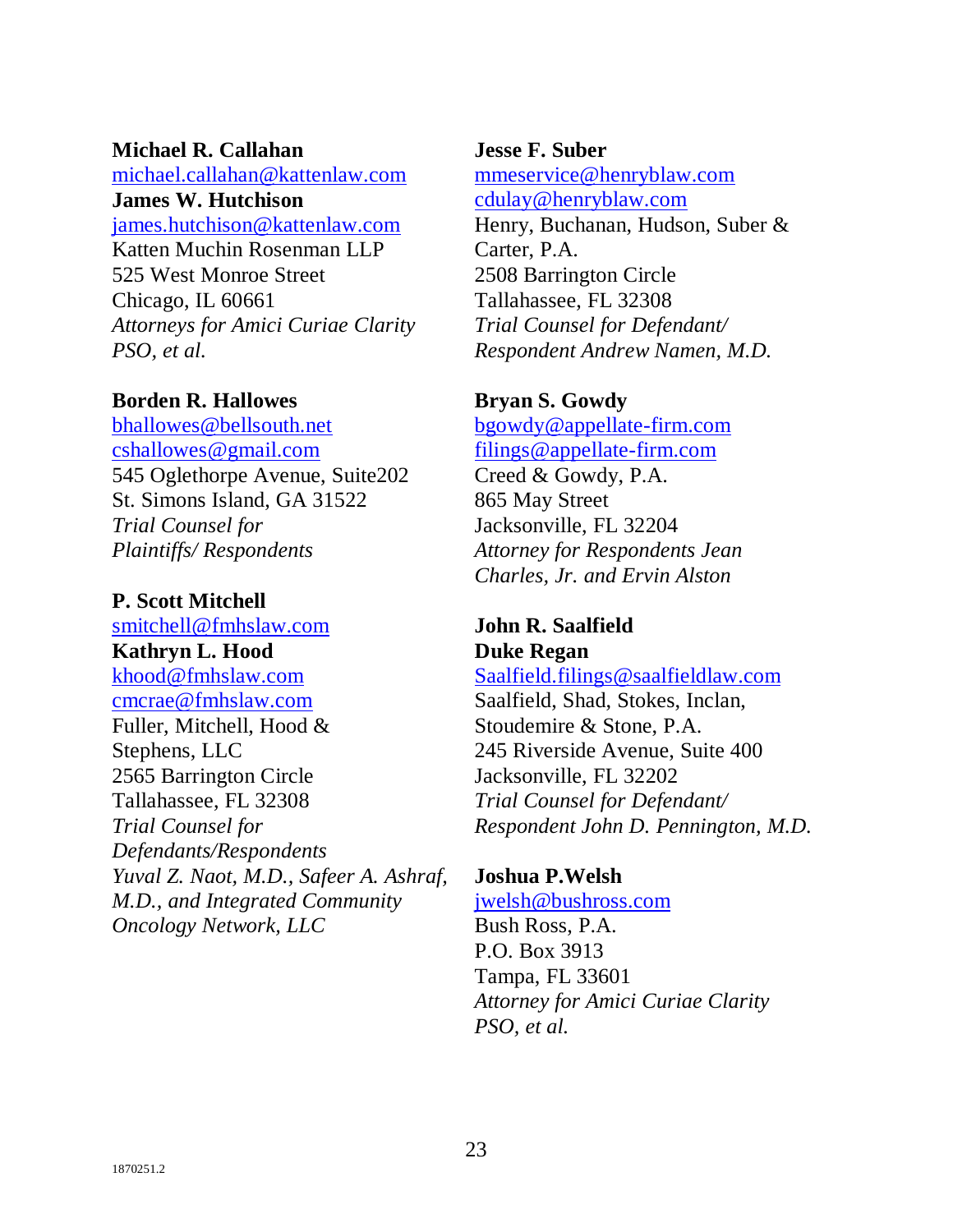#### **Brian Pantaleo**

Brian.Pantaleo@lockelord.com

525 Okeechobee Blvd., Ste.1600 West Palm Beach, FL 33401 *Attorney for Amicus Curiae Alliance*  **Diane G. Dewolf** *for Quality Improvement and Patient Safety*

#### **Andrew S. Bolin**

asb@law-fla.com mrg@law-fla.com Beytin, McLaughlin, McLaughlin, O'Hara, Bocchino & Bolin, P.A. 201 N. Franklin Street, Suite 2900 Tampa, FL 33602 *Attorney for Amicus Curiae Patient Safety Organization of Florida and ECRI Institute*

#### **Kirk S. Davis**

kirk.davis@akerman.com debbie.cantwell@akerman.com Akerman LLP 401 E. Jackson Street, Suite 1700 Tampa, Florida 33602 *Co-Counsel for Amicus Curiae, The Joint Commission*

**Katherine E. Giddings, B.C.S.** katherine.giddings@akerman.com **Kristen M. Fiore** kristen.fiore@akerman.com diane.dewolf@akerman.com elisa.miller@akerman.com michele.rowe@akerman.com Akerman LLP 106 East College Avenue, Suite 1200 Tallahassee, Florida 32301 *Co-Counsel for Amicus Curiae, The Joint Commission*

## **Kathleen T. Pankau**

kpankau@jointcommission.org The Joint Commission One Renaissance Boulevard Oakbrook Terrace, Illinois 60181 \**Admitted Pro Hac Vice Co-Counsel for Amicus Curiae, The Joint Commission*